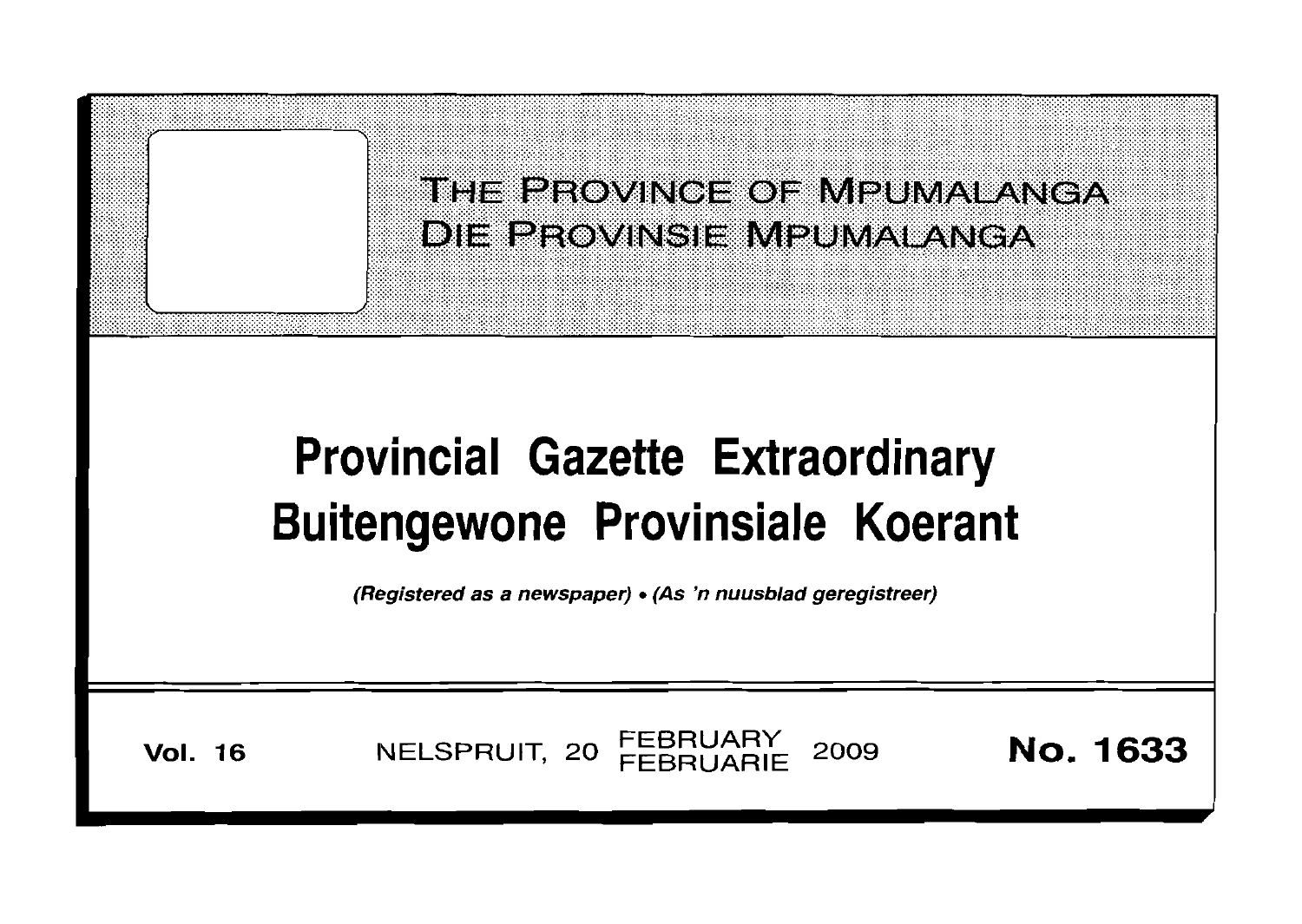#### **CONTENTS -INHOUD**

| No. |                               | Page<br>No. | Gazette<br>No. |
|-----|-------------------------------|-------------|----------------|
|     | <b>LOCAL AUTHORITY NOTICE</b> |             |                |
|     |                               |             | 1633           |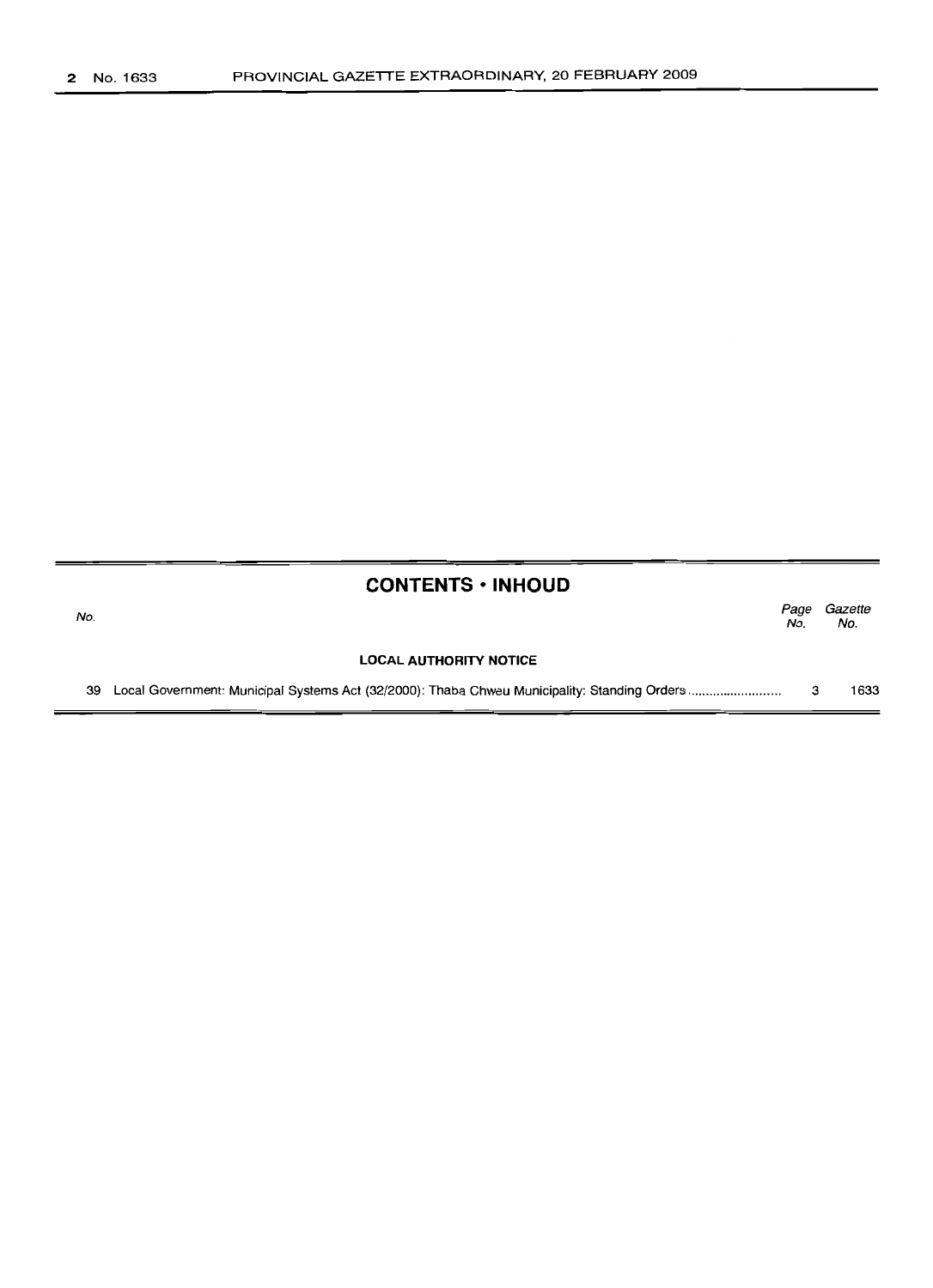#### LOCAL AUTHORITY NOTICE 39

#### THABA CHWEU MUNICIPALITY

The Municipality of Thaba Chweu hereby, in terms of Section 13 of the Local Government, Municipal System Act, 2000 (Act 32 of 2000) read with Section 162 of the Constitution of the Republic of South Africa, 1996, publishes the Standing Orders as set out hereunder

## THABA CHWEU STANDING ORDERS INDEX

### **SECTION**

### PAGE NO.

1

#### PART I (INTRODUCTION)

1. Definitions

PART II (COUNCIL MEETINGS)

| <b>Notice of Meetings</b><br>2.                                    |    |
|--------------------------------------------------------------------|----|
| <b>Attendance of Meetings</b><br>3.                                | 2  |
| Quorum<br>4.                                                       | 6  |
| <b>Business of Council</b><br>5.                                   |    |
| Statements and communications by the Speaker<br>6.                 | 8  |
| <b>Statements and communications by other Councillors</b><br>7.    | 8  |
| Questions<br>8.                                                    | 8  |
| <b>Motions</b><br>9.                                               | 9  |
| 10. Petitions                                                      | 11 |
| 11. Deputations                                                    | 11 |
| 12. Minutes of Meetings                                            | 12 |
| 13. Moving of Report                                               | 12 |
| 14. Consideration of Budget                                        | 13 |
| 15. Motions having financial implications or involving legislation | 14 |
| 16. Proposals during the course of a meeting                       | 14 |
| 17. Amendment of motion or proposal                                | 15 |
| 18. Adjournment of Meeting                                         | 16 |
| 19. Adjournment of Debate                                          | 17 |
| 20. Reference Back                                                 | 17 |
| 21. Matters to be put to the Vote                                  | 17 |
| 22. Council proceedings to the next business                       | 18 |
| 23. Presence of Public and Media                                   | 18 |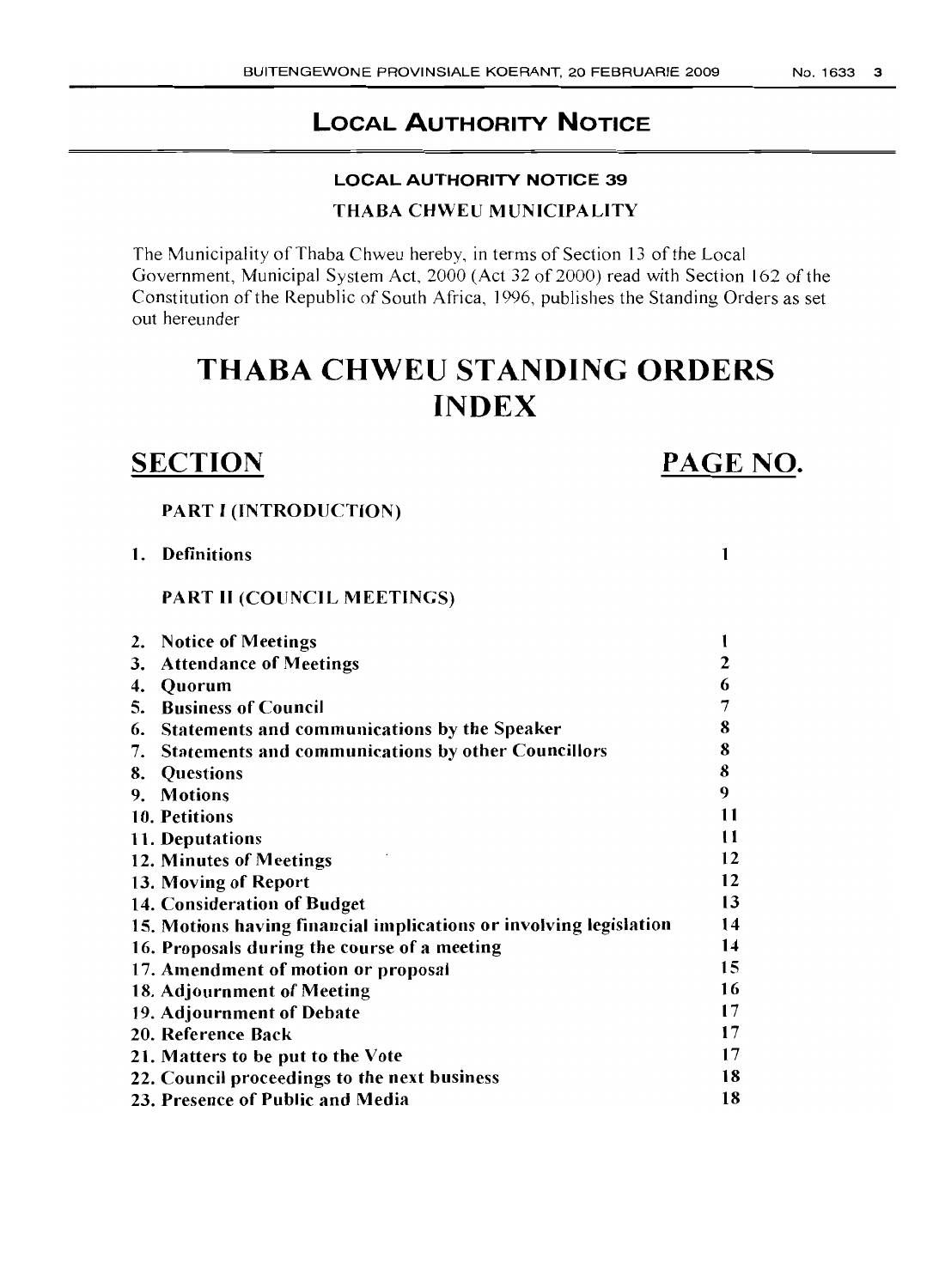$\cdot$ 

# **SECTION**

42. Conflicting Recommendations

# **PAGE NO.**

25

| <b>24. Council of Committee</b>                                | 19 |
|----------------------------------------------------------------|----|
| 25. Suspension of Standing Orders                              | 20 |
| 26. Powers and precedence of Speaker                           | 20 |
| 27. Councillor to stand when speaking                          | 20 |
| 28. Length of Speeches                                         | 20 |
| 29. Councillor may speak once only                             | 21 |
| 30. Relevance                                                  | 21 |
| 31. Points of Order                                            | 21 |
| <b>32. Unopposed Business</b>                                  | 22 |
| 33. Mode of Voting                                             | 22 |
| 34. Maintenance of Order at Meetings                           | 23 |
| 35. Interpretation of Standing Orders                          | 23 |
| PART III (MAYORAL COMMITTEE)                                   |    |
| 36. Arrangements, Business and Proceedings                     | 24 |
| <b>PART IV (COMMITTEES ESTABLISHED IN TERMS OF SECTIONS 79</b> |    |
| AND 80 OF THE MUNICIPAL STRUCTURES ACT)                        |    |
| 37. Meetings                                                   | 24 |
| <b>38. Special Meetings</b>                                    | 24 |
| <b>39. Casual Vacancies</b>                                    | 25 |
| 40. Attendance by Non-members                                  | 25 |
| 41. Functions and Procedure applicable to Meetings             | 25 |
|                                                                |    |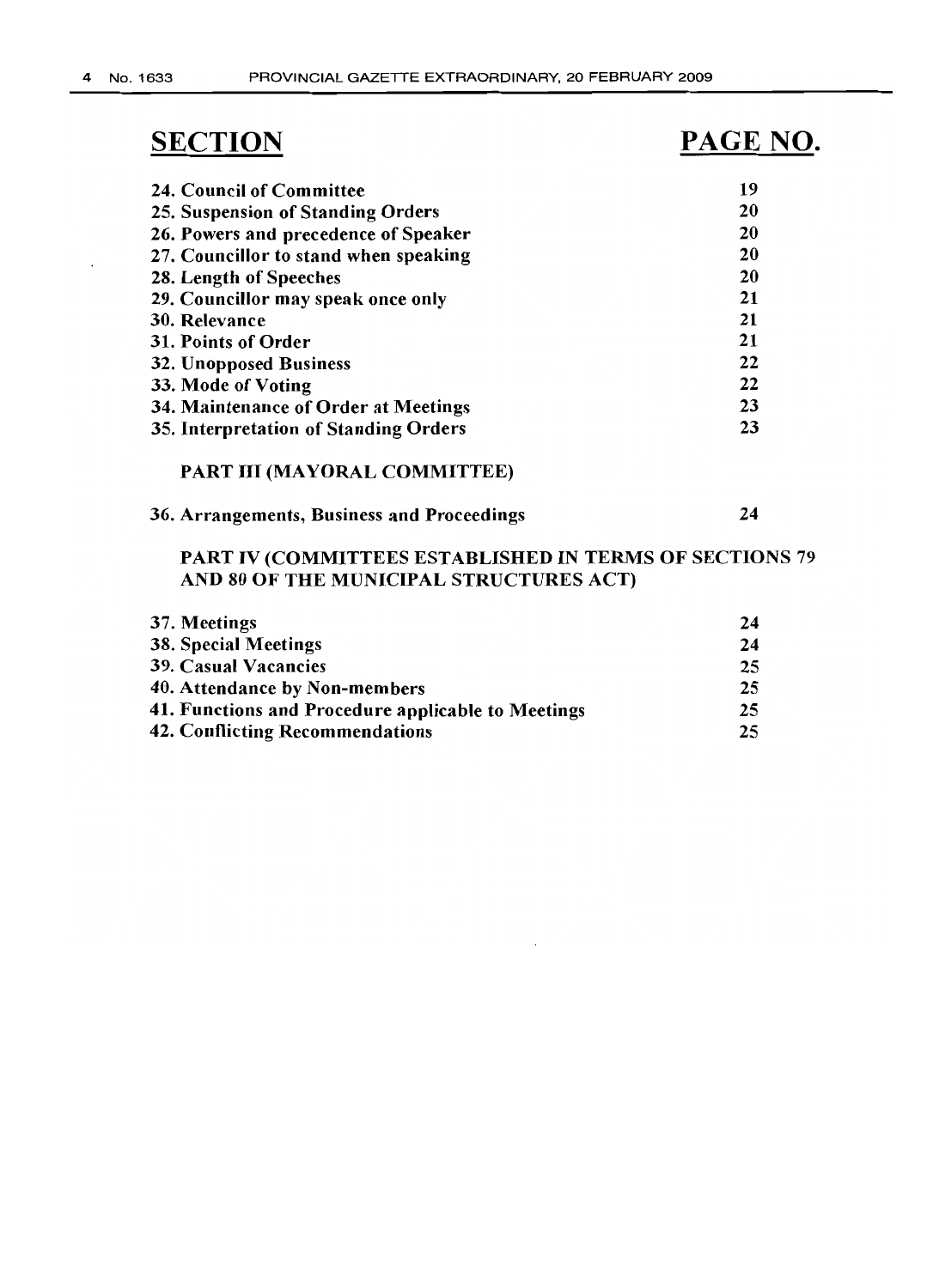#### PART I: INTRODUCTION

#### 1. DEFINITIONS

In these Standing Orders unless the context indicates otherwise, a word or expression to which a meaning has been assigned in the Local Government: Municipal Structures Act, 117 of 1998 and the Local Government: Municipal Systems Act, 32 of 2000, has the same meaning and  $-$ 

"Code of Conduct" means the code of conduct for councillors as set out in schedule 1 of the Municipal Structures Act;

"Council" means the municipal council of Thaba Chweu Municipality, established in terms of the Municipal Structures Act, 117 of 1998.

"Motion" means a motion introduced in writing in terms of section 9 of these Standing Orders.

"Municipal Manager" means the employee appointed by the Council in terms of section 56 of the Local Government Municipal Systems Act, 32 of 2000.

"Municipal Structures Act" means the Local Government: Municipal Structures Act 112 of 1998.

"Municipal Systems Act" means the Local Government: Municipal Systems Act, 32 of 2000.

"Proposal" means any proposal with the exception of a motion, moved and seconded during a meeting

"Speaker" means a councillor elected in terms of section 36 of the Municipal Structures Act to be chairperson of municipal council in terms of section  $160(1)$  (b) of the Constitution of the Republic of South Africa.

#### PART II: COUNCIL MEETINGS

#### 2. NOTICE OF MEETINGS

(I ) As the Speaker in terms of Section 29 of the Municipal Structures Act decides when and where the Council meets, the Speaker must give written notice for every meeting of Council not less that seven calendar days before the meeting, to each Councillor: Provided when a special meeting must be convened due to urgent matters, the written notice of such a meeting may be given not less that one calendar day before the meeting.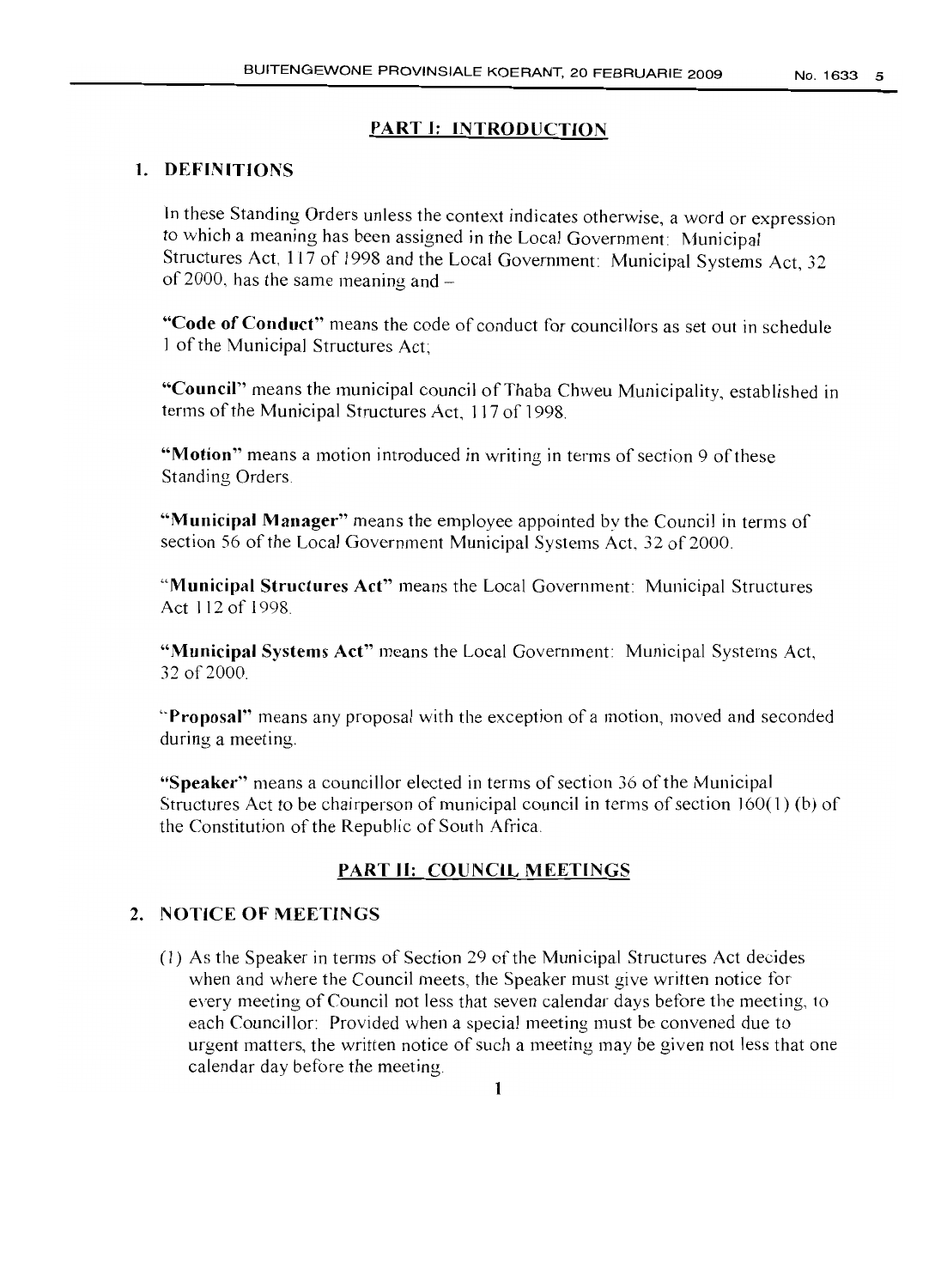- (2) The written notice in subsection  $(1)$  shall specify the place, time and date of the meeting and shall contain the agenda for that meeting including the reports and recommendations of the Executive Mayor and Municipal Manager to be considered at the meeting.
- (3) The written notice and agenda of every meeting to each Councillor shall be delivered to the physical address provided by each Councillor in writing.
- (4) The accidental omission to serve notice on any Councillor in terms ofsubsection  $(3)$  or the late receipt of such notice shall not affect the validity of the meeting concerned.
- (5) A copy ofthe written notice and agenda in subsection (3) shall be delivered by the Senior Manager Institutional Development and Transformation to the office of the Municipal manager and the offices of the employees nominated by the Municipal Manager.

#### **3. ATTENDANCE OF MEETINGS**

- (1) Every Councillor must attend each meeting ofthe Council and committees of Council of which that Councillor is a member, and remain in attendance at such meeting, except when  $-$ 
	- (a) Leave of absence is granted on prior written application by the Councillor concerned in the case of his/her inability to attend an Ordinary or Special Council Meeting, an Ordinary meeting of a committee of Council or a mayoral Committee Meeting; provided that due reasons beyond the control ofthe Councillor concerned verbal application for leave of absence for that Councillor may be made through the Speaker or the Manager in charge of Administration, followed by a written apology within 7 (seven) days after the date of the meeting; or
	- (b) Leave of absence is granted on prior verbal apology by the Councillor, to the chairperson of a committee of Council or the manager in charge of Administration, in the case of the inability to attend a special meeting of a committee or a combined meeting of two or more committees of Council; or
	- (c) A Councillor is required in terms ofthe Code ofConduct to withdraw from the meeting, or
	- (d) In case of a Special meeting of Council, a written apology for the nonattendance of the meeting is received by the Speaker or the manager in charge of Administration within 7 (seven) days after the date of the meeting.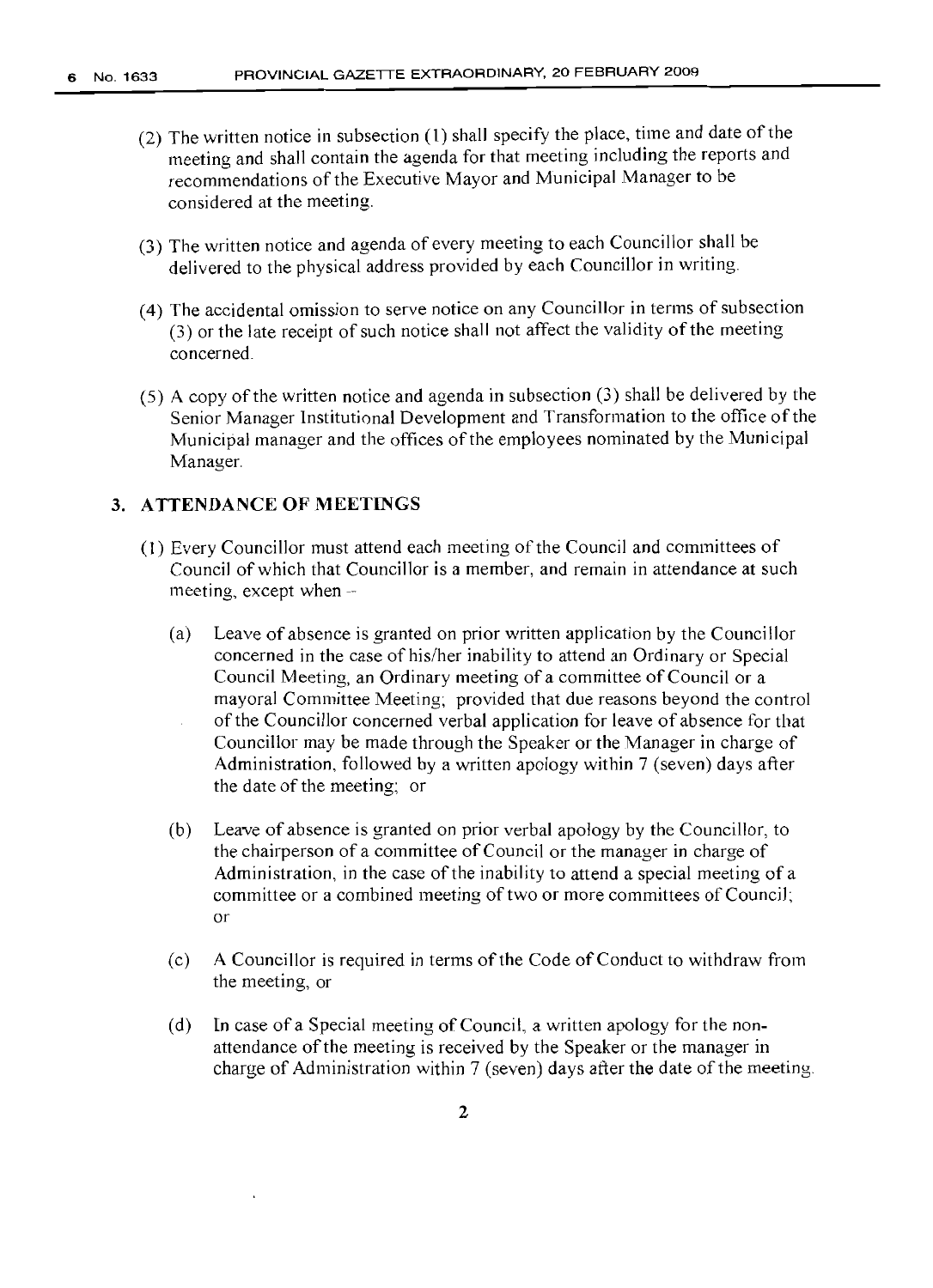- (2) All applications for leave must set out the reasons for the Councillor's inability to attend the meeting and must distinguish clearly between non attendance due to personal matter and non attendance due to the Councillor attending to other matters of Council.
- (3) Leave of absence may be granted in the following circumstances:
	- (a) Vacation leave, once a year;
	- (b) Sick Leave, provided a certificate from a medical practitioner is submitted and limited to a maximum of three months consecutive meetings;
	- (c) Serious illness or death of next-of-kin;
	- (d) Urgent matters beyond the Councillor's control that require the Councillor's immediate personal attention;
	- (e) A prior engagement elsewhere in the municipality's service.
- (4) Subject to the provisions of Section (1), any Councillor who, without having first obtained leave of absence from the Council, shall otherwise than in circumstances beyond his/her control fail to attend three consecutive meetings of Council or a committee of Council of which that Councillor is a member, irrespective whether they are ordinary or Special meetings, shall, subject to the provision of section (8), be removed from office as a Councillor.
- (5) Subject to the provision of Section  $3(1)$ , Council shall impose the following fines on any Councillor who, during his/her terms of officer, without having first obtained leave of absence from the Chairperson, or fail to remain in attendance at such a meeting, or is absent from a meeting more than once a year on account of vacation leave:
	- (a) Non-attendance of Council Meetings (Ordinary or Special) and Mayoral Committee meetings
		- For the non attendance of a first meeting  $-$  a fine equal to 25% of the Councillor's allowance;
		- For the non attendance of a second meeting- a fine equal to 25% of the Councillor's allowance;
		- For the non attendance of a third meeting  $-$  a fine equal to 50% of the Councillor's allowance;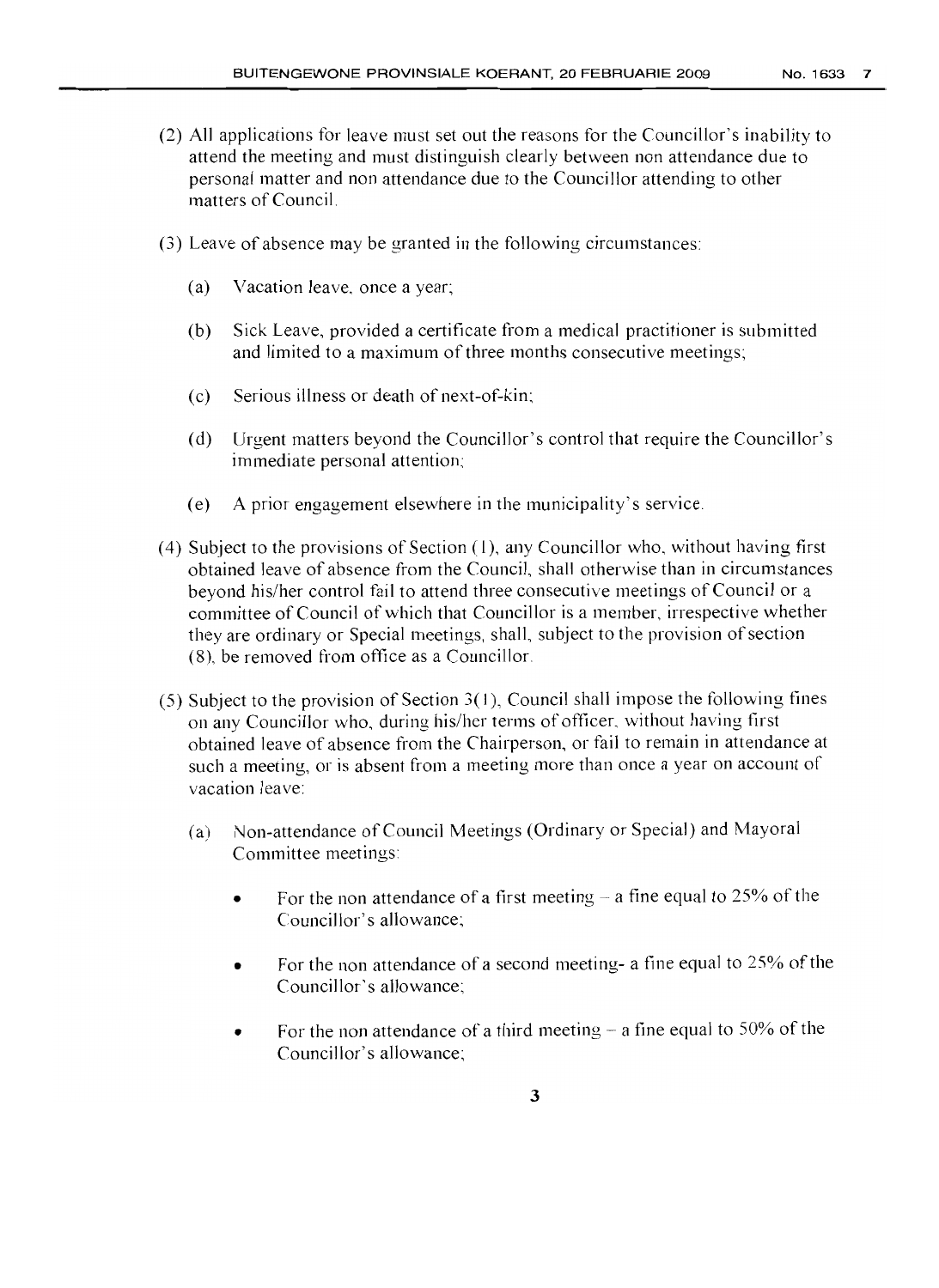- For the non attendance of a fourth meeting  $-$  a fine equal to 50% of the Councillor's allowance;
- For the non attendance of any further meetings  $-$  fine equal to 75% of the Councillor's allowance for each meeting not attended.
- (b) Non-attendance of meetings of committees of Council (Ordinary or Special).
	- In the case of a part time Councillor  $-$  a fine equal to 10% of that Councillor's allowance for each meeting not attended.
	- In the case of a full time Councillor  $-$  a fine equal to 15% of that Councillor's allowance for each meeting not attended.
- (6) Every member present at a meeting ofCouncil or committee ofCouncil shall sign the attendance register for that meeting which shall be made available by the manager in charge of Administration.
- (7) The manager in charge of Administration shall submit at the first ordinary meeting of the Council of every calendar year a return indicating the attendance of every Councillor at meetings of Council and committees of Council held during the previous calendar year, as a report to Council.
- (8) The following procedure shall apply for the imposition of a fine as provided for in section (5) and the removal of a Councillor from office, as provided in section (4):
	- (a) When a Councillor is absent from a meeting ofCouncil or a committee of Council, without leave of absence, the Speaker shall request such Councillor in writing within seven calendar days from the date of the meeting of which the Councillor was absent, to submit written reasons for such absence and for the non-compliance with the provision hereof, to the Speaker within seven days from date of receipt of such request from the Speaker;
	- (b) When a Councillor is absent for three or more consecutive meetings of Council or committee of Council, without leave of absence, the Speaker shall request such Councillor in writing within seven calendar days from the date of the meeting of which the Councillor was absent, to submit written reasons to the Speaker why such Councillor should not be removed from office, within seven days from the date of receipt of such request from the Speaker.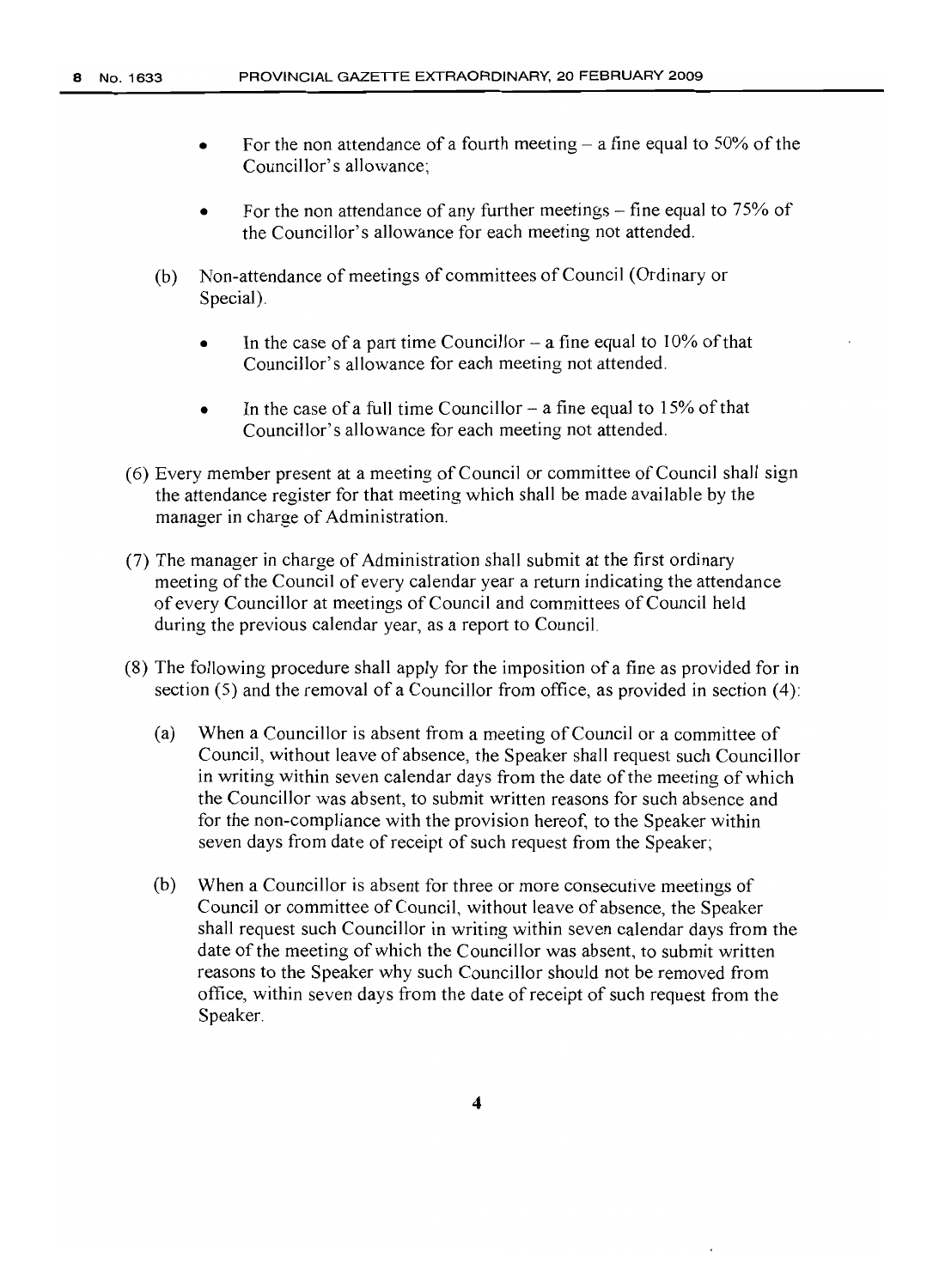- (c) When a Councillor is absent from a meeting of Council or committee of Council, without leave of absence, such Councillor may, within seven calendar days from the date ofthe meeting of which the Councillor was absent, submit written reasons to the Speaker by hand or registered mail, why a fine should not be imposed on such a Councillor.
- (d) The written requests in sub-subparagraphs 8(a) and (b) shall be hand delivered to either the business address or residential address on record of the Councillor concerned and any person who appears to be of 18 years or older present on the relevant premises can receive and acknowledge receipt ofsuch a request, alternatively, the written request shall be mailed by registered mail to the last available postal address of the Councillor concerned, in which case the date of receipt shall be deemed to be two calendar days from the date that the request was mailed.
- (e) On receipt of the written reasons as referred to in paragraph (a), (b) and (c) above, the Speaker shall prepare a report with a recommendation and submit such written reasons together with the report and recommendation to the Council for consideration and a finding, not later than the second ordinary meeting of Council from the date of receipt of the mentioned written reasons. Should the Speaker receive no reply to the request for written reasons, he/she will in any event prepare a report with a recommendation and submit same to Council.
- (f) When considering the Speaker's report as set out in paragraph (e), Council shall make a *prima facie* finding on the alleged breach of any of the provisions above and if it finds that a Councillor has *prima facie* breached any of the provisions hereof, it shall;
	- $(i)$  investigate the matter further as provided for in sub-section  $(g)$  and make a finding; or
	- (ii) established a special committee to investigate the matter further, make a finding and refer the matter to Council with an appropriate recommendation/recommendations.
- $(g)$  During the investigation of the alleged breach, Council or the Committee may:
	- (i) Request the Councillor concerned to submit such further information or documentation as Council or the Committee may deem necessary;
	- (ii) Request any other person to submit further information or documentation as Council or the Committee may deem necessary; and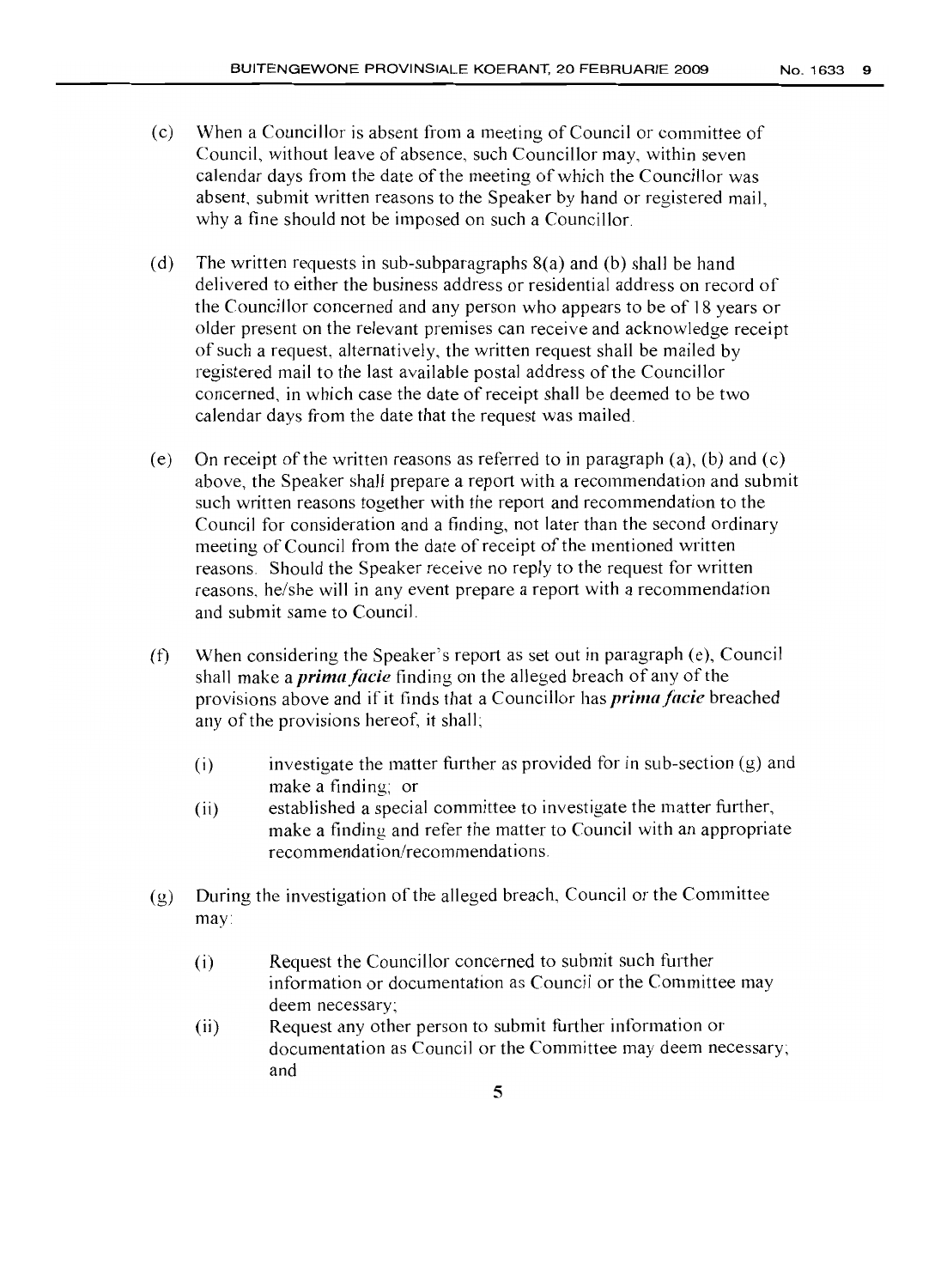- (iii) The Councillor concerned shall be given the opportunity to appear in person before the Council or the Committee to make oral presentations and to call witnesses.
- (h) Should the Council or the Committee find that the Councillor concerned has breached any provision hereof, Council or the Committee may  $-$ 
	- (i) In the event of a breach of section (1), impose a fine as provided for in section (5)

#### **OR**

- (ii) In the event of a breach of section (4), request the MEC for local government in the Province to remove the Councillor from office.
- (9) The finding of Council in terms of sub-section  $(f)$  must be forwarded to the Councillor concerned in writing by the Speaker within seven days from the date of the finding.
- (10) Any party in terms hereof may apply in writing to Council for the condonation of any time period set out herein, and Council may, on good cause shown, grant such condonation.
- $(11)$  The Councillor concerned shall have the right of appeal to the MEC for local government, Mpumalanga province, as provided for in Schedule 1 of the Local Government: Municipal Systems Act.
- (12) Ifthe Speaker is absent from a meeting or meetings of Council without leave of absence the Councillor appointed as acting Speaker by the Council shall perform the duties of the Speaker in terms of this section.

#### **4. QUORUM**

- $(1)$  A quorum for purposes of a meeting of Council shall be 50% of all Councillors plus 1 and for a meeting committees of Council, shall be 50% Councillors serving on such a committee, plus 1.
- (2) After twenty minutes of the time which the meeting was scheduled for as stated in the written notice in terms of section 2, no quorum as contemplated in section 30 ofthe Municipal Structures Act is present, the meeting shall not take place, unless the Councillors present agree to wait a further period of time of maximum 10 minutes to obtain a quorum after which the business of such a meeting shall stand over to the ordinary meeting of Council or Special meeting specially convened by the Speaker due to reasons of urgency at the discretion of the Speaker.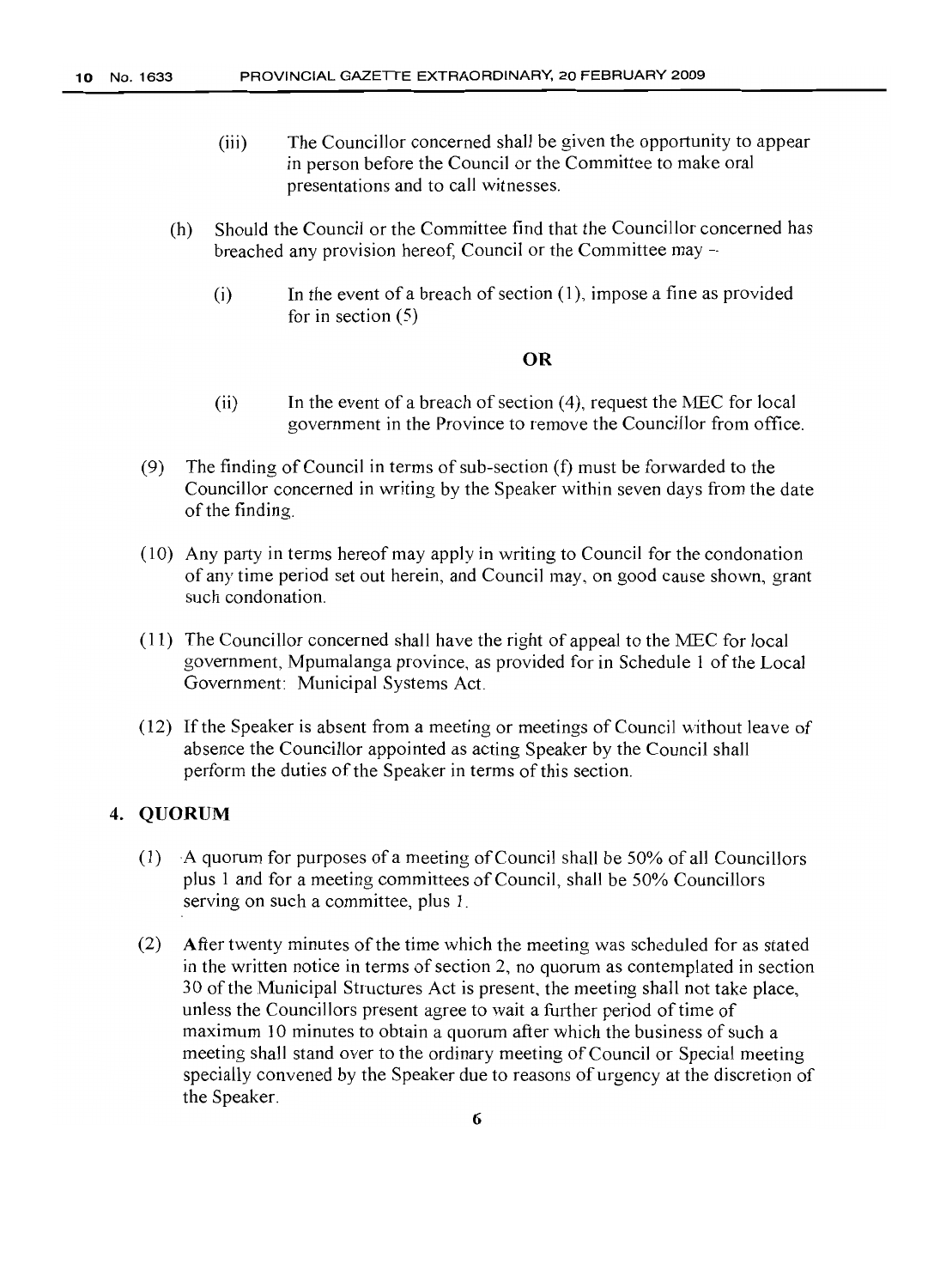(3) Whenever during a meeting of Council, Councillors leave the meeting to the extent that a quorum is no longer present, the Speaker shall suspend the proceedings of the meeting for five minutes and if after the end of this five minute period there is still no quorum the Speaker shall declare the meeting to be terminated. Regarding the uncompleted business, the provisions of subsection (2) shall apply.

### **5. BUSINESS OF COUNCIL**

- (I) The order of business at an ordinary meeting shal1 be as follows:
	- (a) Opening
	- $(b)$  Acceptance of notice of the meeting as read
	- (c) Application for leave of absence
	- (d) Official Notices
	- (e) Statements and communications by the Speaker (Section 6)
	- (f) Statements and communications by other Councillors (Section 7)
	- (g) Confirmation of minutes of previous meetings
		- **Corrections**
		- Matters Arising
		- Confirmation
	- (h) Deputations (Section II)
	- (i) Questions of which notice has been given in terms of Section 8
	- (i) Motions or proposals referred from previous meetings
	- (k) Reports

#### **NON DELEGATED POWERS**  $\mathbf{I}$

- (aa) Of the Executive Mayor
- (bb) Of the Municipal Manager
- (cc) Other

#### **II DELEGATED POWERS**

- (aa) Of the Executive Mayor
- (bb) Of the Municipal Manager
- (cc) Other
- (1) New motions (Section 9)
- (m) Petitions (Section 10)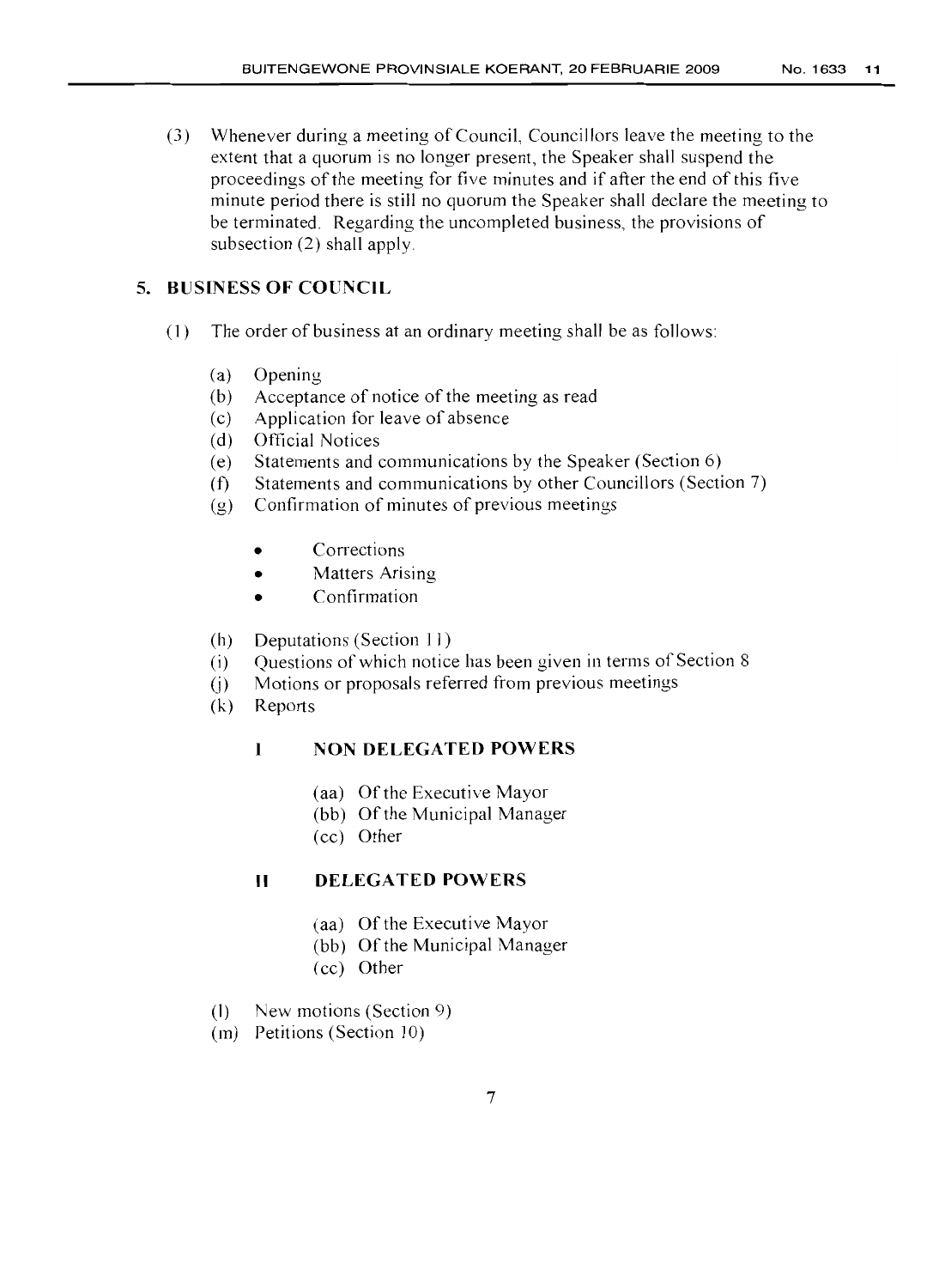- (2) After the Council has finalized the matters in paragraphs (a) to (f) subsection (1), it may consider the other matters on the agenda in any order as decided by the Speaker due to circumstances that necessitates the change of order of the business of Council on the agenda.
- (3) The order of business of a special meeting of the Council shall be as follows:
	- (a) Opening
	- (b) Application for leave of absence
	- (c) Statements and communications by the Speaker
	- (d) Reports
		- (i) Of the Executive Mayor
		- (ii) Of the Municipal Manager
		- (iii) Other
- (4) No business other than that specified in the agenda for the meeting, shall be transacted.

#### 6. STATEMENTS AND COMMUNICATIONS BY THE SPEAKER

The Speaker may at any meeting of Council when the item referred to in Section 5(1)(c) is called, without notice make any statement and or communication which shall not be debated

#### 7. STATEMENTS AND COMMUNICATIONS BY OTHER COUNCILLORS

The Speaker may allow Councillors at any meeting of Council when the item referred to in Section  $5(1)(f)$  is called, to make statements and communications as arranged with the Speaker prior to the meeting, which shall not be debated.

#### 8. QUESTIONS

- $(1)(a)$  Subject to paragraph  $(b)$ , at any ordinary meeting of Council, a question concerning the general business of Council, but not directly arising out of or connected with any item on the agenda, may be put without comment.
	- (b) Notice of such a question shall be given in writing by the Councillor to the Municipal Manager not later than fourteen calendar days before the ordinary meeting and the Municipal manager shall record such question in a register kept for such questions and shall provide a copy of such question to the Speaker and the Executive Mayor.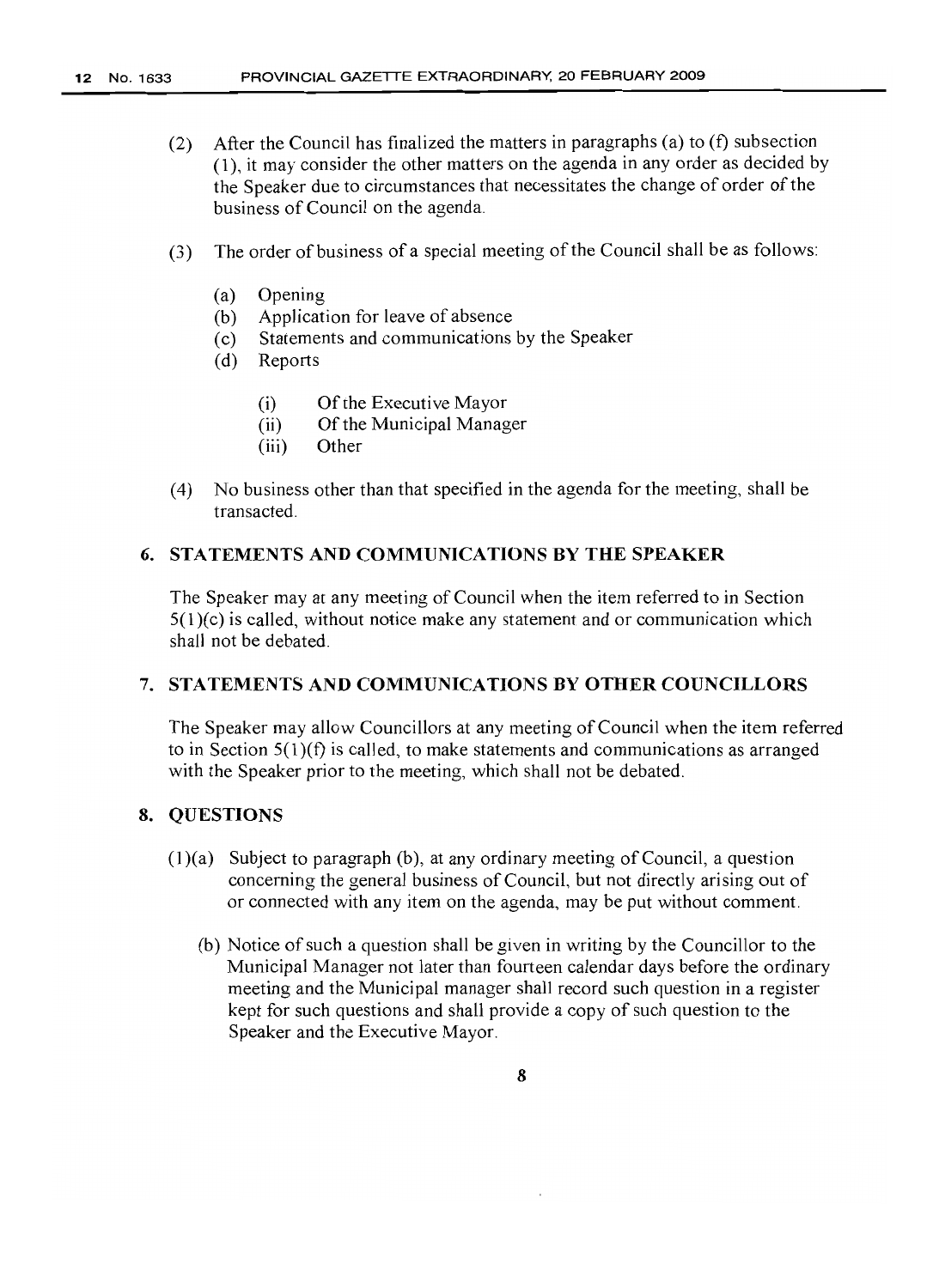- (c) The Executive mayor shall reply to the question put in terms of paragraphs (a) and (b) at the meeting of Council: Provided that such replies may be tabled in the form of a written report as part of the agenda under the item referred to in paragraph (i) of Section 5( l ).
- (d) A Councillor who puts a question in terms ofthis sub-section shall be entitled in due course to be furnished with a written copy of the reply by the Executive mayor ifthe reply was not tabled as a written report in terms of paragraph (c).
- (1) At any meeting a Councillor may put questions directly arising out of or connected to such item for clarification and such question shall not be regarded as a speech for the purpose of these Standing Orders.
- (2) The Speaker shall reply to the questions in subsection (2) or the Speaker shall request the Executive mayor or Municipal Manager to reply to such questions.
- (3) If questions in terms of this section cannot be clarified at the meeting to which such questions are put, the Council may resolve that a written report be submitted to Council at at a meeting of clarification.

#### 9. **MOTIONS**

- (1) Subject to the provisions of any other law  $-$ 
	- (a) Every notice of motion shall be in writing and such notice shall be signed by the Councillor submitting it;
	- (b) A motion shall be given to the Municipal manager who shall enter it in a book kept for that purpose which shall be open to inspection by any Councillor;
	- (c) Notice ofa motion shall not be specified in the summons for a meeting unless it is received at least ten calendar days prior to such a meeting;
	- (d) A motion shall lapse if the member who submitted it is not present at the meeting when such motion is being debated.
- (2) At the request of a Councillor who gave notice of a motion, the Municipal Manager shall acknowledge receipt thereof in writing.
- (3) Every motion shall be relevant to the administration of or conditions in the municipality or shall deal with a matter in respect of which the municipality has jurisdiction.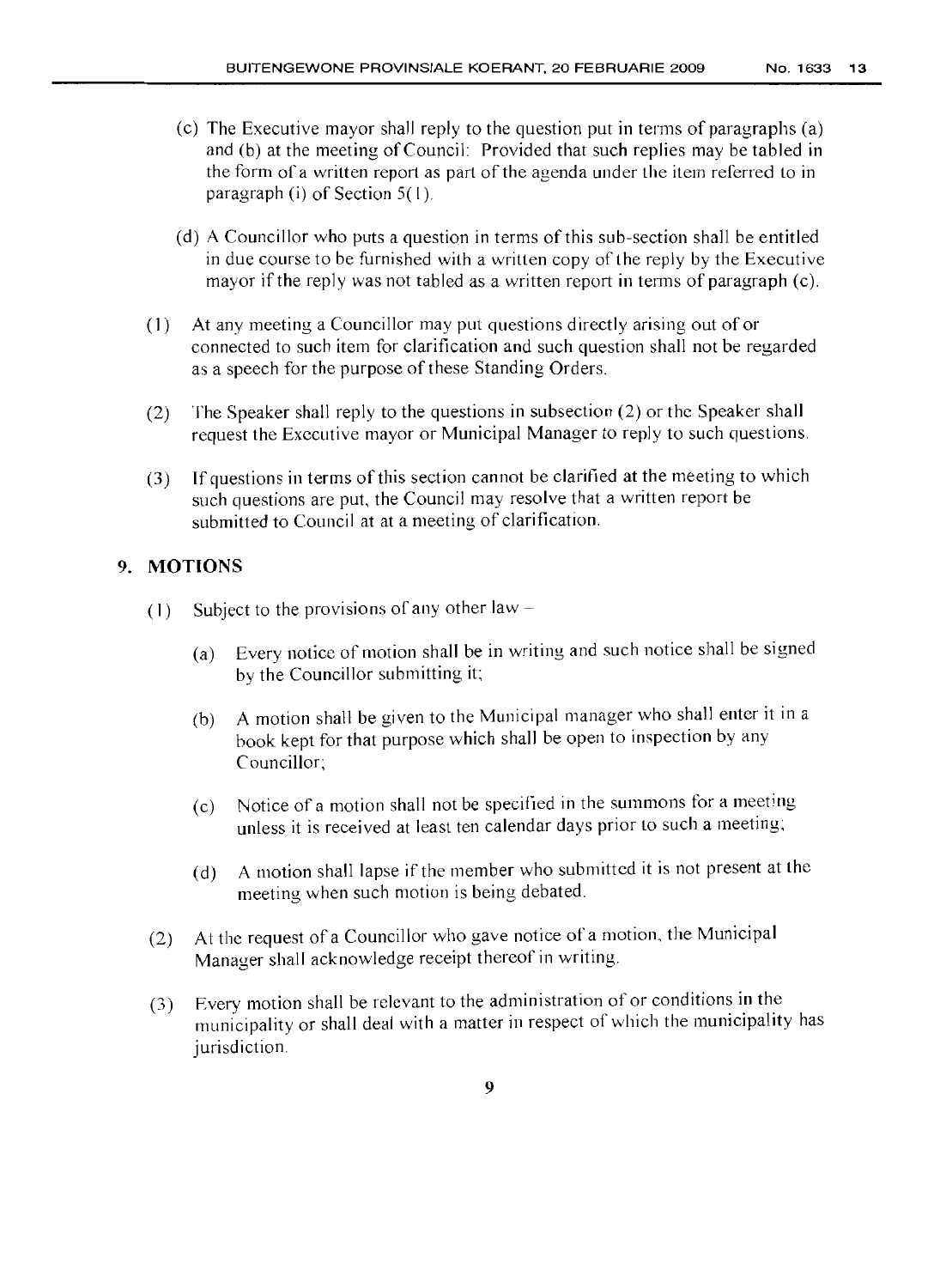- (4) A motion shall only be regarded as having been submitted to the Council for decision if the proposal introducing that motion was duly seconded.
- (5) A Councillor submitting a motion shall move such motion and shall have the right of reply.
- (6) Every motion as contemplated in subsection (1)(a), shall on receipt be dated and numbered and shall be entered by the Municipal manager upon the agenda in the order in which it is received: Provided that a motion amending another motion, shall be entered upon the agenda immediately after the latter motion, irrespective of the time when notice of the motion to amend was given.
- (7) No Councillor shall have more than one motion as contemplated in subsection (1 )(a) entered upon the agenda with the exception of a deferred motion, and no Councillor shall move more than six motions during any calendar year.
- (8) When a member moves a motion in terms of this section  $-$ 
	- (a) Which is intended to rescind or amend a resolution passed by the Council taken within the preceding three months;
	- (b) Which has the same purport as a motion which was negated within the preceding three months;

Such motions shall only be entered upon the agenda if the notice of such motion is signed by no fewer than three Councillors, in addition to the Councillor who proposed the motion.

- (9) No Councillor shall propose a motion similar to a motion which was dealt with in terms of the provisions of subsection  $(8)$  before a period of six months after it has been dealt with has elapsed.
- (10) Notwithstanding the provisions of subsection  $(8)$  and  $(9)$ , the Council may at any time, following a recommendation by the Executive mayor, rescind or amend any resolution passed by it, subject to all vested rights of affected parties.
- $(11)$  In dealing with motions
	- (a) The Municipal manager shall read out the number of every motion and the name of the mover;
	- (b) The Speaker shall ascertain which motions are unopposed and these shall be passed without debate;

And thereafter the Speaker shall call the opposed motions in their order on the paper.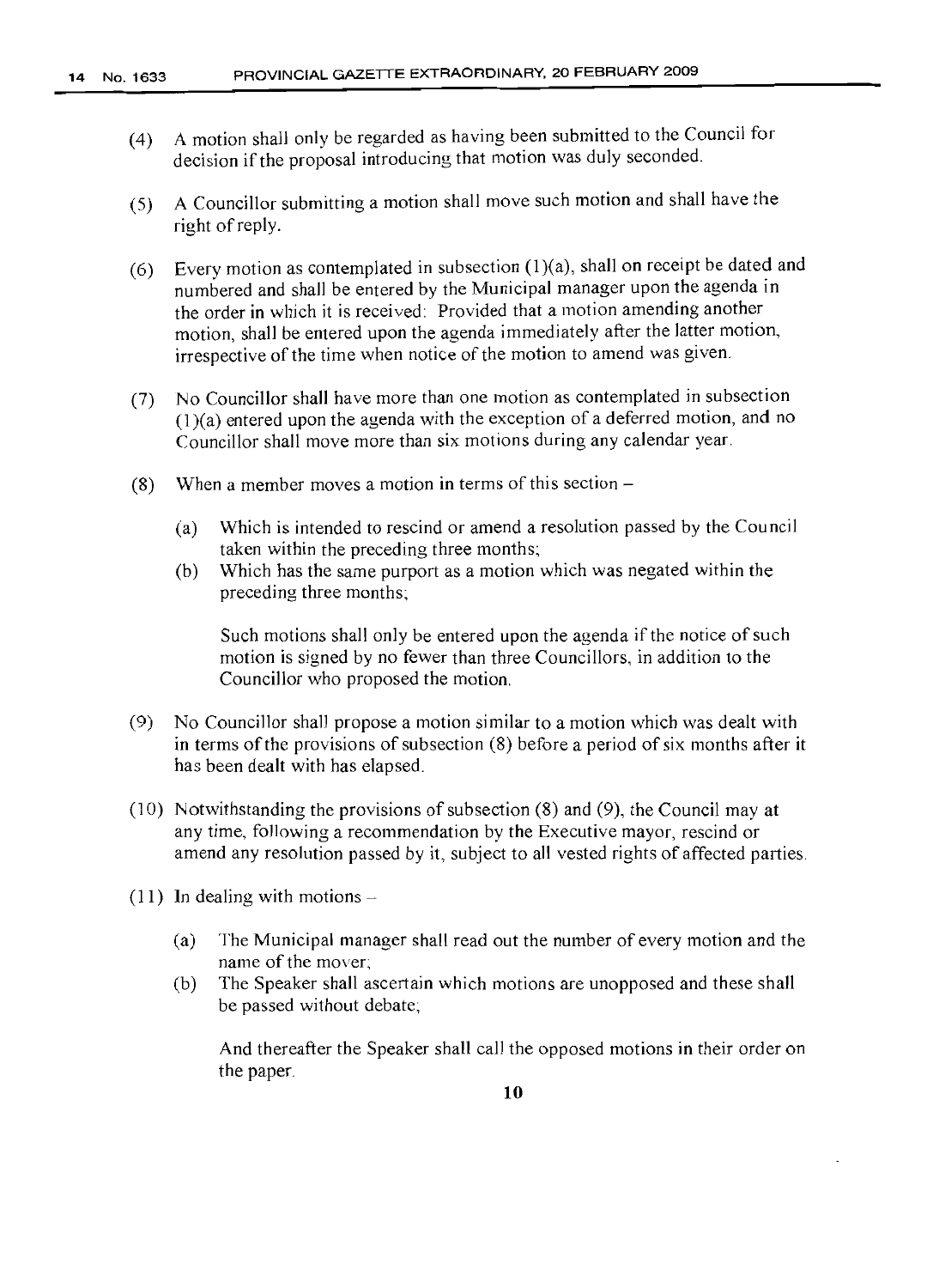- (12) The Speaker shall disallow a motion or proposal-
	- $(a)$  Which in his or her opinion  $-$ 
		- (i) Might lead to the discussion of a matter already dealt with in the agenda or which has no bearing on the administration of or conditions in the municipality; or
		- (ii) Advances arguments, expresses an opinion, or contains unnecessary factual, incriminating, disparaging or improper suggestions:
	- (b) In respect of which:-
		- (i) The Council has no jurisdiction
		- (ii) A decision by a judicial or quasi-judicial body is pending; or
		- (iii) Which has not been duly seconded;
	- (c) Which if passed would be contrary to the provisions ofthese Standing Orders, by-laws or of any other law, or impractical: Provided that if such motion or proposal in the opinion of the Council, justifies further investigation, it shall be referred to the Executive Mayor.
- (13) (a) A motion or proposal may be withdrawn or amended by the mover with the consent of the Council which shall be given or refused without debate.
	- (b) After consent for the withdrawal of a motion or proposal has been granted, no Councillor shall speak against such motion or proposal.
	- (c) After consent for the withdrawal of a motion or proposal has been refused, a Councillor may speak upon such motion or proposal.

#### **10. PETITIONS**

- (J) A Councillor may submit a petition at a meeting and may briefly state the purpose thereof
- (2) Such petition shall be referred to the Mayoral Committee for the consideration and a report to the Council with the recommendation of the Executive Mayor

#### **11. DEPUTATIONS**

(1) A deputation wishing to appear before the Council shall submit a motivated written request to the Municipal manager who shall submit to the Executive mayor and the Executive mayor may, if deemed expedient, receive the deputation and deal with the matter raised in the written request.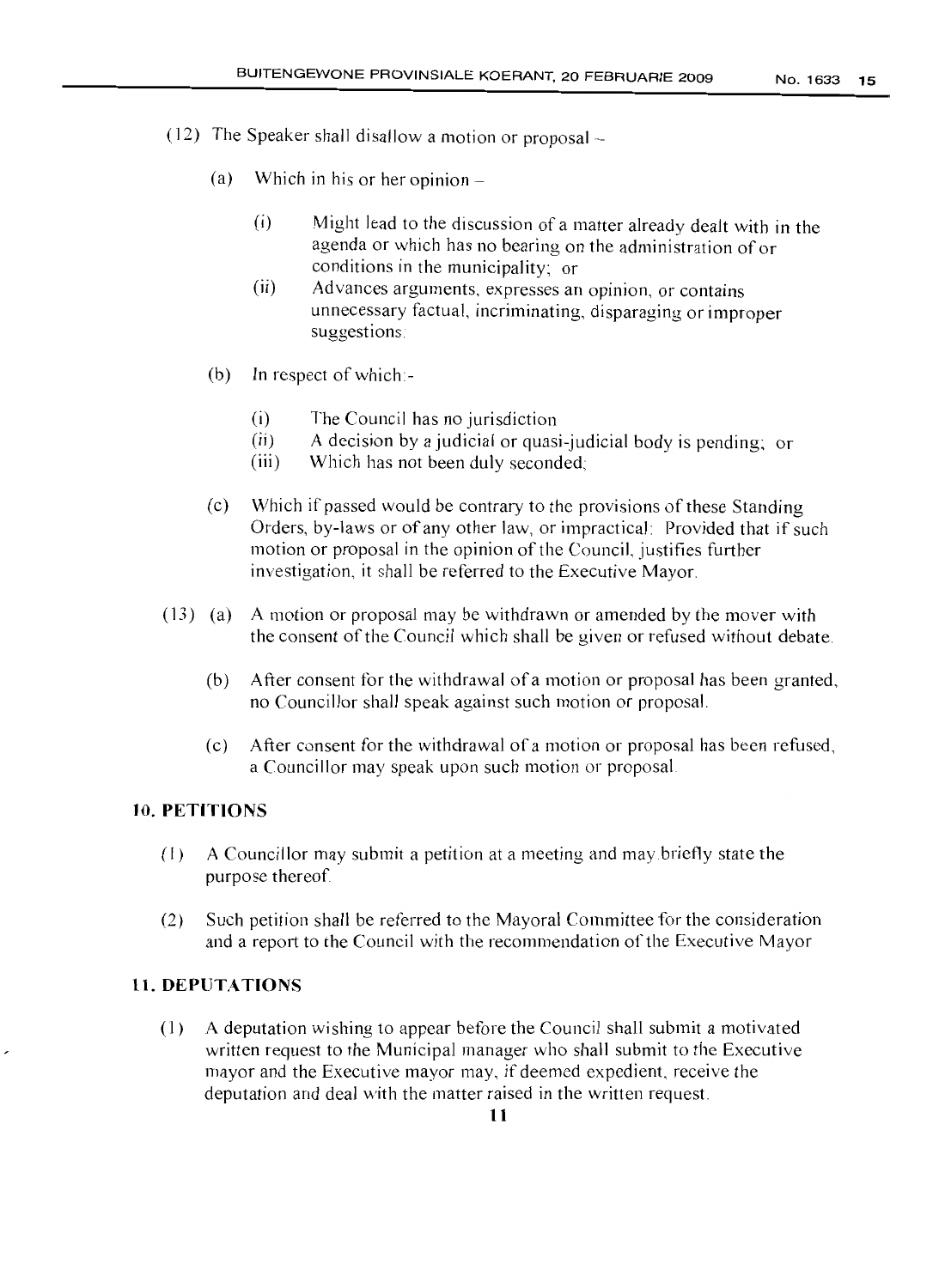- (2) The Executive mayor may, if it is considered that the matter raised is one which should be brought before the Council, report to the Council accordingly and if the Council so decides, the deputation shall be advised to appear before the Council.
- (3) A deputation shall not consist of more than five persons.
- (4) Except with consent of the Council or in reply to a question from a Councillor, only one member ofthe deputation may address the Council.
- (5) A member of the deputation may not address the Council for more than five minutes except with the consent of the Speaker, but may respond briefly to a question by a member.

#### 12. MINUTES OF MEETING

- (1) If a copy ofthe minutes of a meeting has been served on every member in the manner as provided in section 2 in respect of the notice of a meeting, the minutes shall be taken as read with a view to confirmation.
- (2) No proposal or discussion shall be allowed on the minutes, except as to their accuracy.

#### 13. MOVING OF REPORT

- (1) The Executive mayor or a Councillor called upon by the Speaker to do so, shall submit all reports to Council at a meeting by requesting "That the reports be considered" and such requests shall not be discussed.
- (2) When the reports are being considered, the Speaker shall put the recommendations in that part of the reports in respect of which there are no delegated powers *seriatim* unless for a good cause he or she sees fit to vary their order.
- (3) The recommendations in the reports to Council as mentioned in subsection (2) shall be deemed to have been proposed and seconded.
- (4) When a recommendation contemplated in subsection (2) has been adopted, such recommendation shall become a resolution of the Council.
- (5) After the matter in respect of which there are no delegated powers have been dealt with, the Speaker shall permit debate of the matters delegated to the Executive mayor, a Committee, Councillor or employee: Provided that:-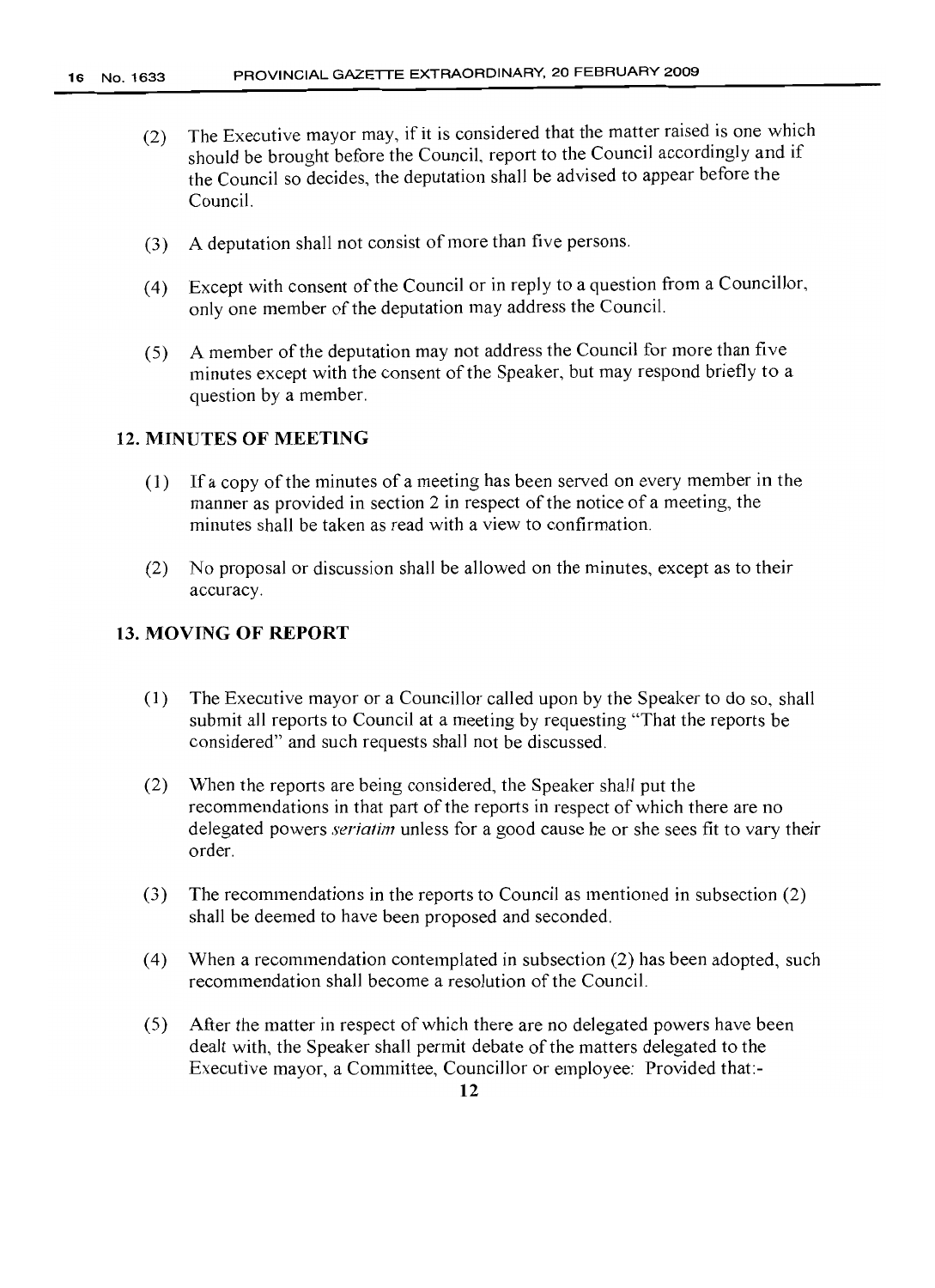- (a) Shall be limited to a period not exceeding one hour or such extended period as the Council may determine;
- (b) A Councillor, except the Executive mayor, shall not speak on such matters for longer than ten minutes.
- (c) No other proposal shall be submitted during such debate, except a proposal that the Executive mayor, a Committee, Councillor or employee be requested to reconsider a resolution.
- (d) During such debate a Councillor may request that his or her opposition to a resolution in respect of which the Executive mayor has delegated powers, and his or her reason thereof, be minuted after which the Senior Manager of Institutional Development and Transformation shall minute or cause to be minuted such opposition and reason.
- (6) The Speaker or Councillor as contemplated in subsection (1) may:-
	- (a) With the consent of the majority of the Councillors present, which shall be granted or disallowed without debate, withdraw any item;
	- (b) Subject to the provision of section 15, amend any item, with the consent of all the members of the relevant committee present if applicable, and of the majority of the members present, which shall be granted or disallowed without debate.
- (7) Ifthe Speaker or Councillor as contemplated in subsection (1) takes part in the debate concerning any item in the report, he or she shall close the debate on such item: provided that the Speaker or Councillor concerned may nominate another Councillor on the Mayoral or other Committee who, in his or her opinion, is more conversant with the item being debated, to close the debate on his or her behalf, irrespective of whether such Councillor had previously taken part in the debate on that item.

#### **14. CONSlDERATION ON THE BUDGET**

Notwithstanding anything to the contrary in these Thaba Chweu Standing Orders bylaws contained, the following provision shall apply when the budget is considered by the Council:

(a) No proposal which is designed to increase or decrease the estimated revenue or expenditure of the Council shall be put to the vote before the debate on the budget has been closed.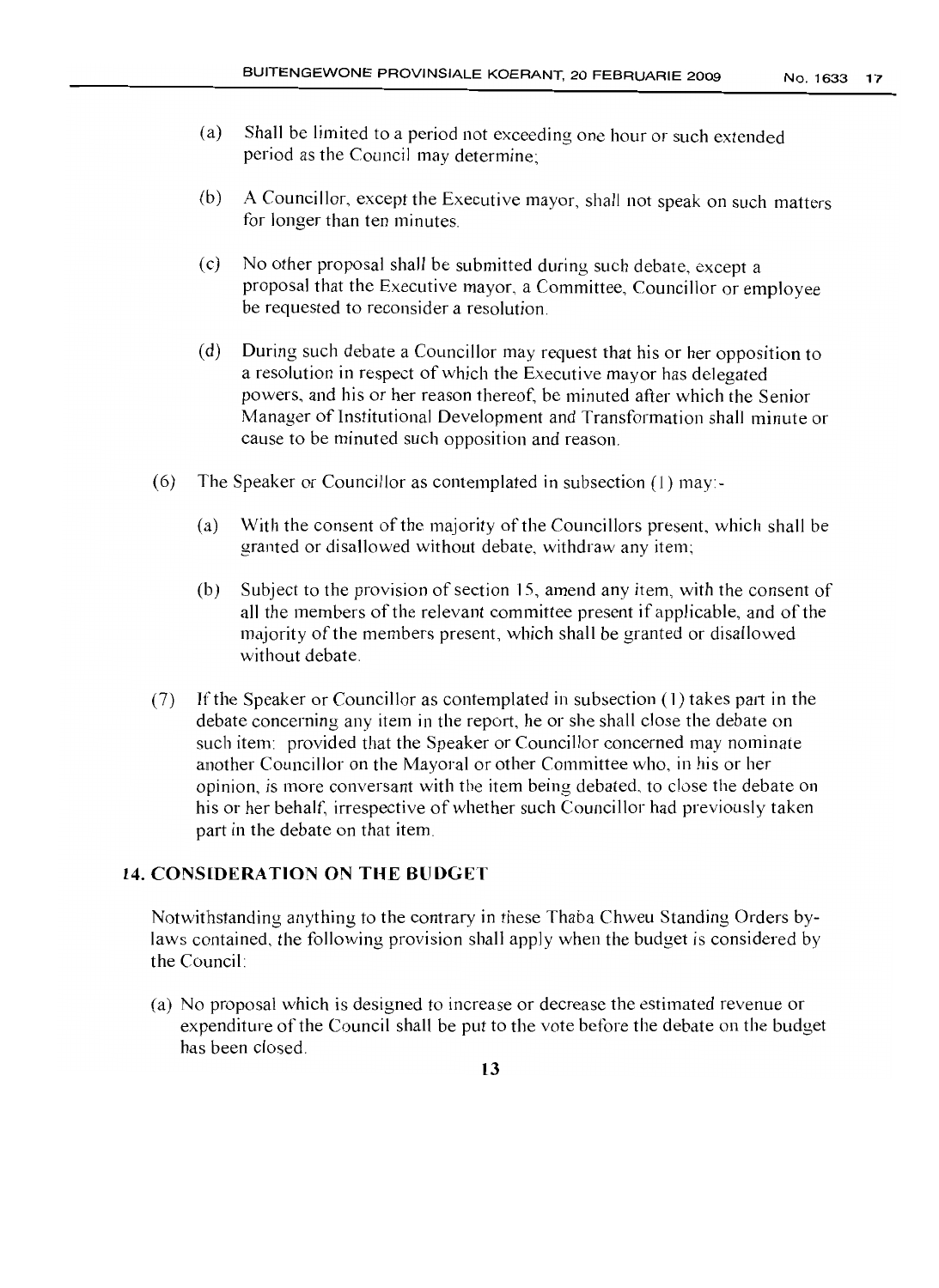- (b) After the debate on the budget has been closed, the Speaker shall put to the vote the proposal contemplated in paragraph (a), in the order in which they were proposed.
- (c) After all amendments have been dealt with, and if any proposal contemplated in paragraph (a) has been accepted, the budget shall not be deemed to have been amended by the proposal thus accepted, but the meeting shall be adjourned to a date and time determined by the Speaker, unless the Executive mayor, decides that such adjournment is not necessary.
- (d) If it is decided in terms of paragraph (c) that the meeting need not be adjourned, the budget shall be deemed to have been amended in accordance with the proposal accepted in terms of this paragraph.
- (e) After the adjournment in terms of paragraph (c), the Executive Mayor shall investigate the implications of every proposal accepted and shall report thereon to the Council when the meeting resumes.
- (f) After the Executive Mayor has reported in terms of paragraph (e)
	- (i) The Speaker shall permit debate on the proposals accepted.
	- (ii) Thereafter, he or she shall put every such proposal to the vote again, and if such proposal is accepted, the budget shall be amended in accordance with that resolution.

#### **15. MOTIONS HAVING FINANCIAL IlVIPLICATIONS OR INVOLVING LEGISLATION**

If a motion  $-$ 

- (a) Has the effect of increasing the expenditure or of reducing the revenue of the Council, or ifit involves expenditure not provided for in the estimates, it shall be referred to the Executive mayor for investigation and report to the Council; or
- (b) If adopted, amend these Standing Orders, or introduce or amend any legislation, it shall, before being put to the vote, be referred to the Executive Mayor for a further report unless he or she is satisfied with the phrasing and legality of the motion.

#### **16. PROPOSALS DURING THE COURSE OF A MEETING**

- (1) During the course of a meeting no further proposals shall be received except
	- (a) To amend a motion or proposal;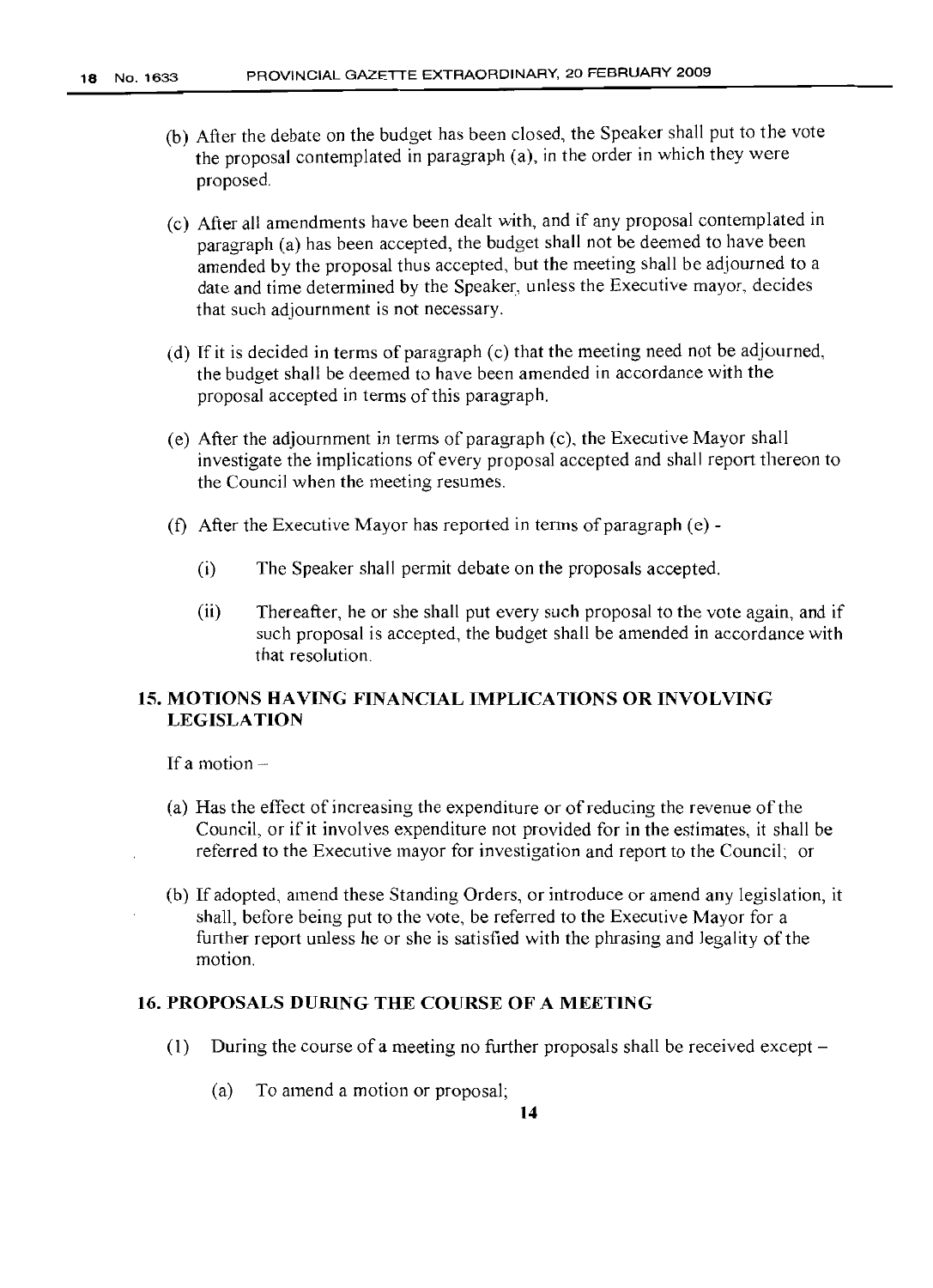- (b) That the Council now adjourns;
- (c) That a debate be adjourned;
- (d) That a matter be referred back
- (e) That the motion or proposal be now put to the vote;
- (f) That the Council proceeds to the next business;
- (g) That, subject to applicable legislation, the public or the press be excluded from any or all meetings or part of a meeting;
- $(h)$  That the Council goes in or out of the committee;
- $(i)$  That a provision of these Standing orders be suspended;
- (2) Every proposal in terms of subsection (1) shall be seconded
- $(3)$  A proposal in terms of subsection  $(1)$  and any seconder thereof, shall, subject to the provisions of section  $16(1)$ , not be regarded as a speech for the purpose of these Standing Orders
- (4) Any proposal in terms of subsection  $(1)$  shall be dealt with in accordance with the applicable provisions of sections 17 to 26.
- (5) Nothing in this section shall affect the right of the Speaker, on his or her own initiative or at the request of a Councillor, to adjourn a meeting temporarily for a period not exceeding 30 minutes

#### **17. AM ENDMENT OF MOTION OR PROPOSAL**

- (1) Every amendment proposed in terms of section  $16(1)(a)$ , shall be relevant to the motion or proposal in respect of which it is proposed and shall be proposed during the course of a speech contemplated in Section 29.
- (2) An amendment shall be reduced to writing, signed by the mover and handed to the Municipal manager or the Executive Mayor
- (3) An amendment shall be read before being proposed.
- (4) No Councillor shall be entitled to propose more that one amendment to any original motion or proposal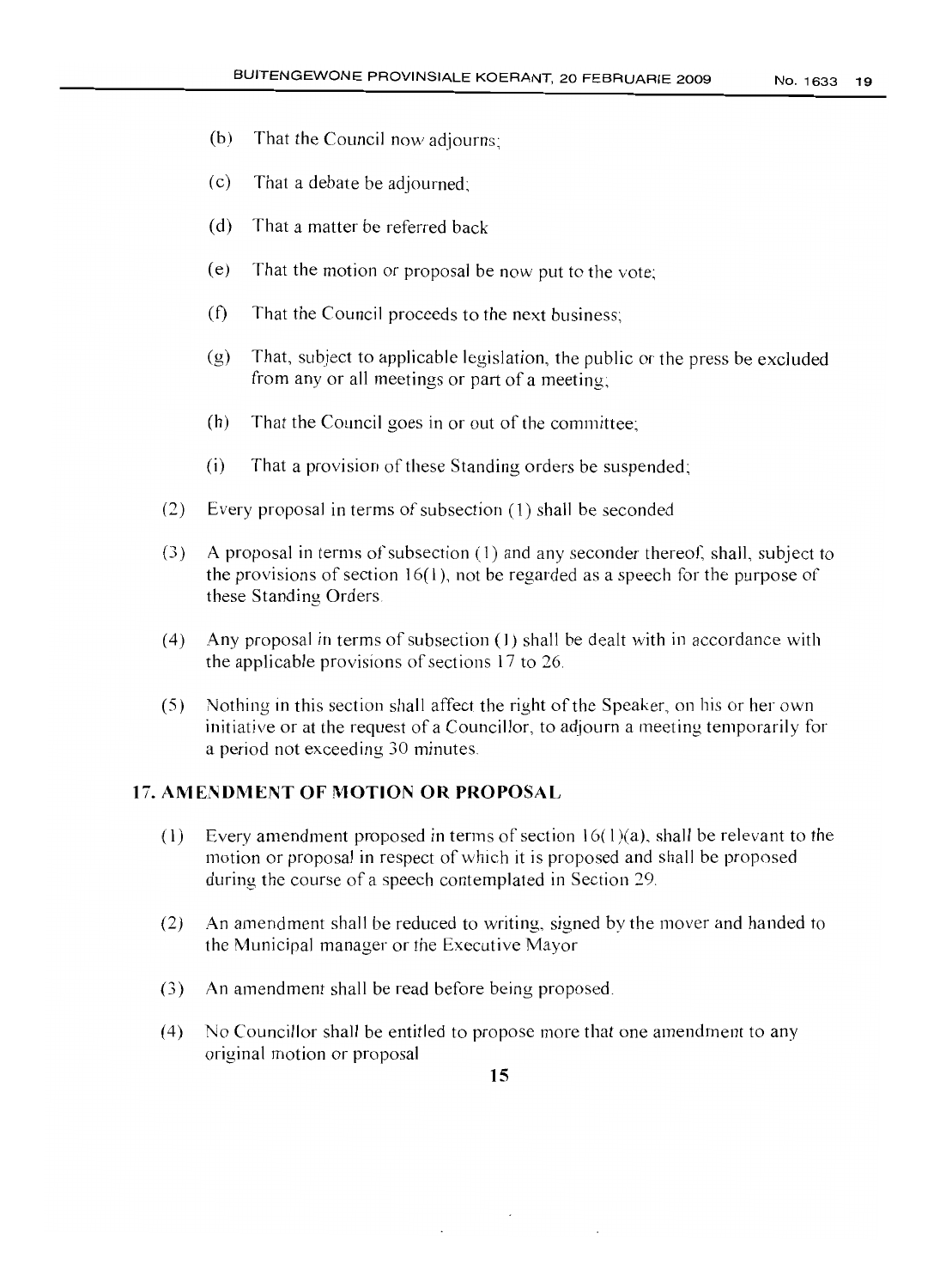- (5) (a) More than one amendment of a motion or proposal may be proposed and, subject to the provisions of subsection (6), all amendments proposed shall be put to the vote at the closure of the debate on such motion or proposal.
- (6) (a) The Speaker shall reject any amendment which constitutes a direct negation of the original motion or proposal.
	- (b) The provision of sections  $9(12)(b)$  and (c) and 13 shall apply *mutatis* mutandis to a proposal in terms of this section
- (7) After all amendments have been put to the vote as contemplated in sub-sections (4) and (5), the original motion or proposal, as amended, if any amendment has been adopted, shall be put to the vote.

#### **18. ADJOURNING OF MEETING**

- (1) A Councillor may at any time except during a course of a speech by another Councillor or while a vote is being taken, verbally propose that the Council now adjourns.
- (2) The proposer, one Councillor in opposition thereto and the Speaker may speak on the proposal for a period not exceeding five minutes each, but the seconder shall not speak further than formally seconding it.
- (3) A proposal contemplated in subsection (1) shall be put to the vote without further debate.
- (4) Ifthe proposal is accepted, the Council shall forthwith adjourn: provided that the Speaker may direct that the unopposed business shall be disposed of before the adjournment.
- (5) Ifthe proposal that the Council now adjourns is rejected, the Speaker shall not allow another such proposal until a period of half an hour has elapsed after such rejection.
- (6) A Councillor may on the same day propose or second more than one proposal for adjournment during the course of any one meeting of the Council.
- (7) Any business uncompleted at an adjournment shall be dealt with at the next ordinary meeting, unless the Council decides otherwise or the Speaker convenes a special meeting to dispose thereof.
- (8) If a proposal to adjourn a meeting has been accepted, the Councillor who proposed the adjournment shall be entitled to speak first when the matter under discussion at the adjourned meeting is considered.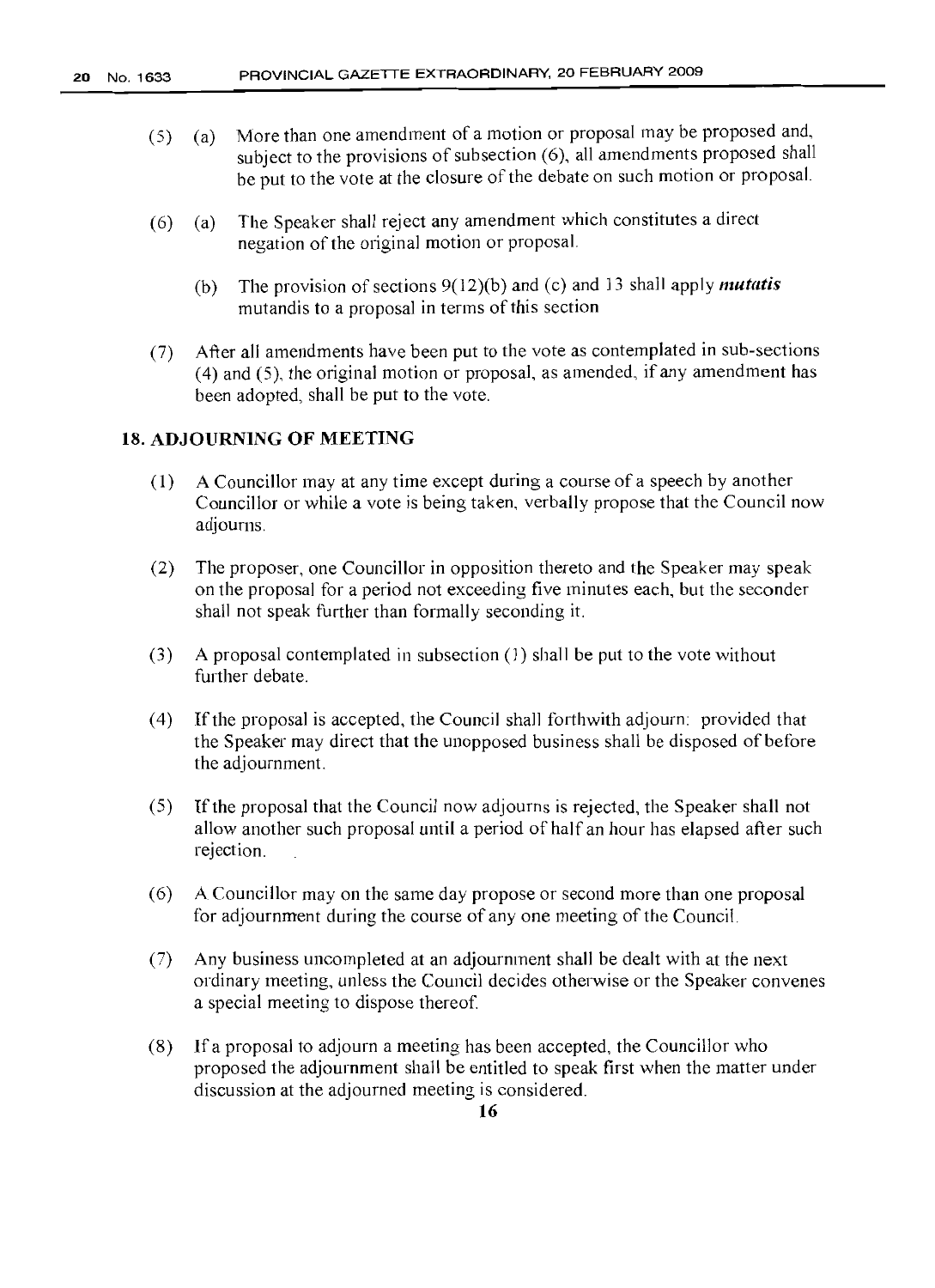(9) If a meeting is adjourned to a date not exceeding fourteen days after the date of adjournment, notice of the adjourned meeting need not be given in terms of section 2.

#### 19. AD.JOURNMENT OF DEBATE

- (1) A councillor who has not yet participated in a debate on a matter under consideration may, at the conclusion of any speech, verbally propose that the debate be adjourned.
- (2) The proposer and the executive mayor may speak on the proposal for a period not exceeding five minutes each, but the seconder shall not speak further than formally seconding it
- (3) Save as it is provided in subsection (2), no debate shall be permitted on such proposal except with regard to the period of adjournment
- (4) Ifsuch proposal is accepted, the meeting shall proceed to the next business on the agenda, and the discussion of the adjourned debate, unless otherwise resolved, shall be resumed at the next ordinary meeting.
- (5) On the resumption ofthe adjourned debate the councillor who proposed the adjournment shall be entitled to speak first
- (6) If a proposal that a debate be adjourned is rejected, the speaker shall not allow another such proposal until a period of half an hour has elapsed after such rejection.
- (7) A councillor may not propose or second more than one proposal for the adjournment of the debate during the course of the debate.

#### 20. REFERENCE BACK

A councillor may, during the course of his speech on any matter, verbally propose that the matter or any aspect thereof be referred to the executive mayor for further consideration and report to the Council

#### 21. MATTERS TO BE PUT TO THE VOTE

- (1) A proposal that the matter now be put to the vote, may be made verbally at the close of any speech.
- (2) The proposer may speak on the proposal for a period not exceeding five minutes, but the seconder may not speak further than formally seconding it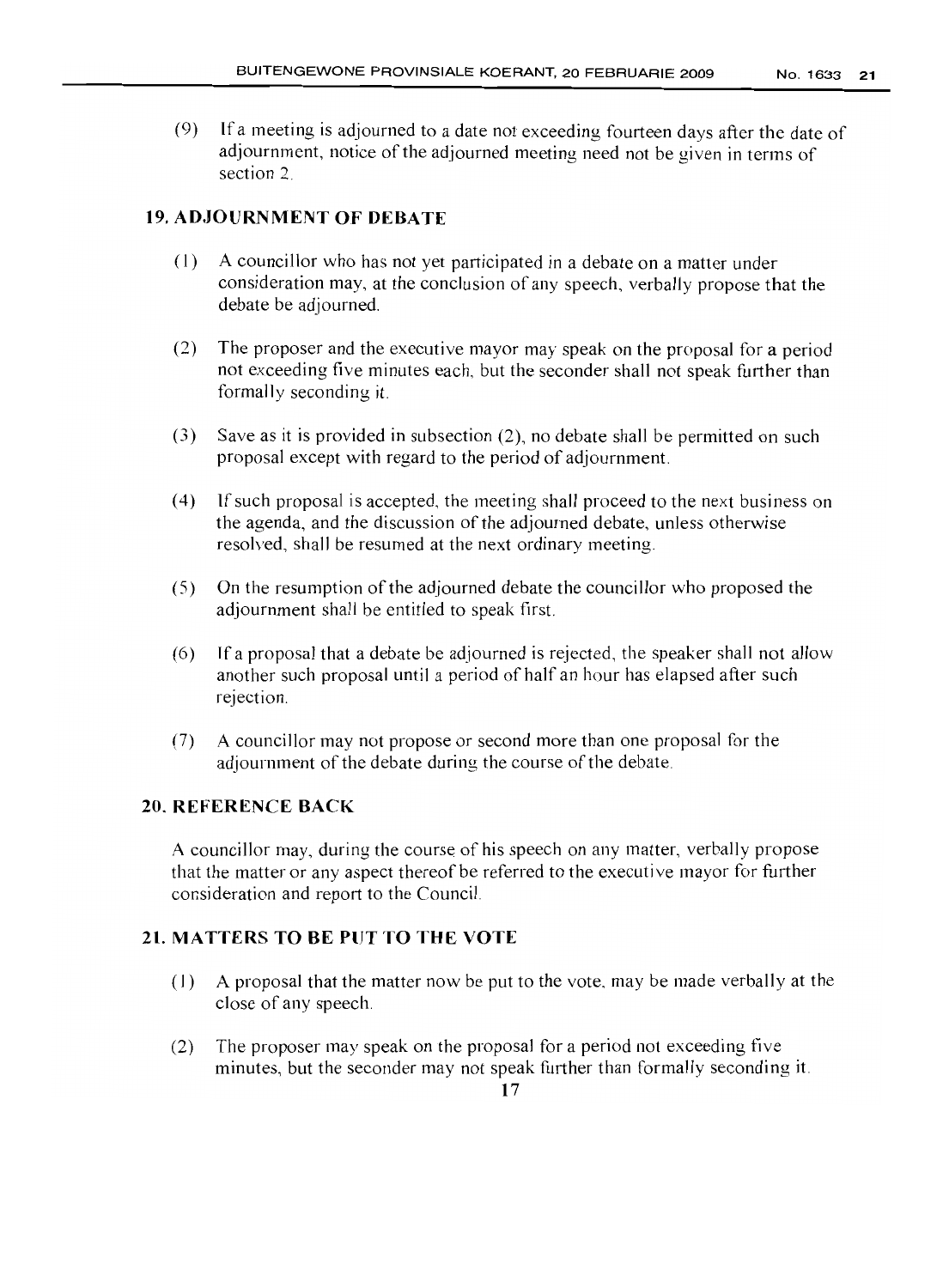- (3) (a) A proposal that the matter now be put to the vote shall be put to the vote without further debate.
	- (b) If proposal that the matter now be put to the vote is accepted, any proposal to amend the original motion or proposal as well as the original motion of proposal shall be put to the vote forthwith.
- (4) If a proposal that the matter now be put to the vote is rejected, the speaker shall not allow another such proposal on the same matter.

#### **22. COUNCIL PROCEEDS TO THE NEXT BUSINESS**

(1) A proposal that the Council proceeds to the next item of business may be proposed verbally at the close of any speech.

#### **23. PRESENCE OF PUBLIC AND MEDIA**

- $(1)$  In terms of section 20(1) of the Municipal Systems Act, all meetings of Council and those of its committees are open to the public, including the media and the Council or such committee may not exclude the public, including the media, from a meeting, except when circumstances in paragraphs (20) (a) or (b) or section 20(1) shall prevail.
- (2) In terms of paragraph (b) of section  $20(1)$  of the Municipal Systems Act the following circumstances are specified, in which the council or its committees may close a meeting to the public, including the media, ifthe council is ofthe opinion that it would not be in the public interest that any item of business be dealt with in the open council or committee which relates to-
	- $(a)$  any  $-$ 
		- (i) Legal Proceedings
		- (ii) Arbitration Proceedings;
		- (iii) Negations in connection with property, to which the Council is or may become a party;
	- (b) the appointment, emoluments, misconduct or removal of any employee of the Council;
	- (c) any other matter which, in the opinion ofthe Council, may be prejudicial to the Council or the inhabitants of the municipality;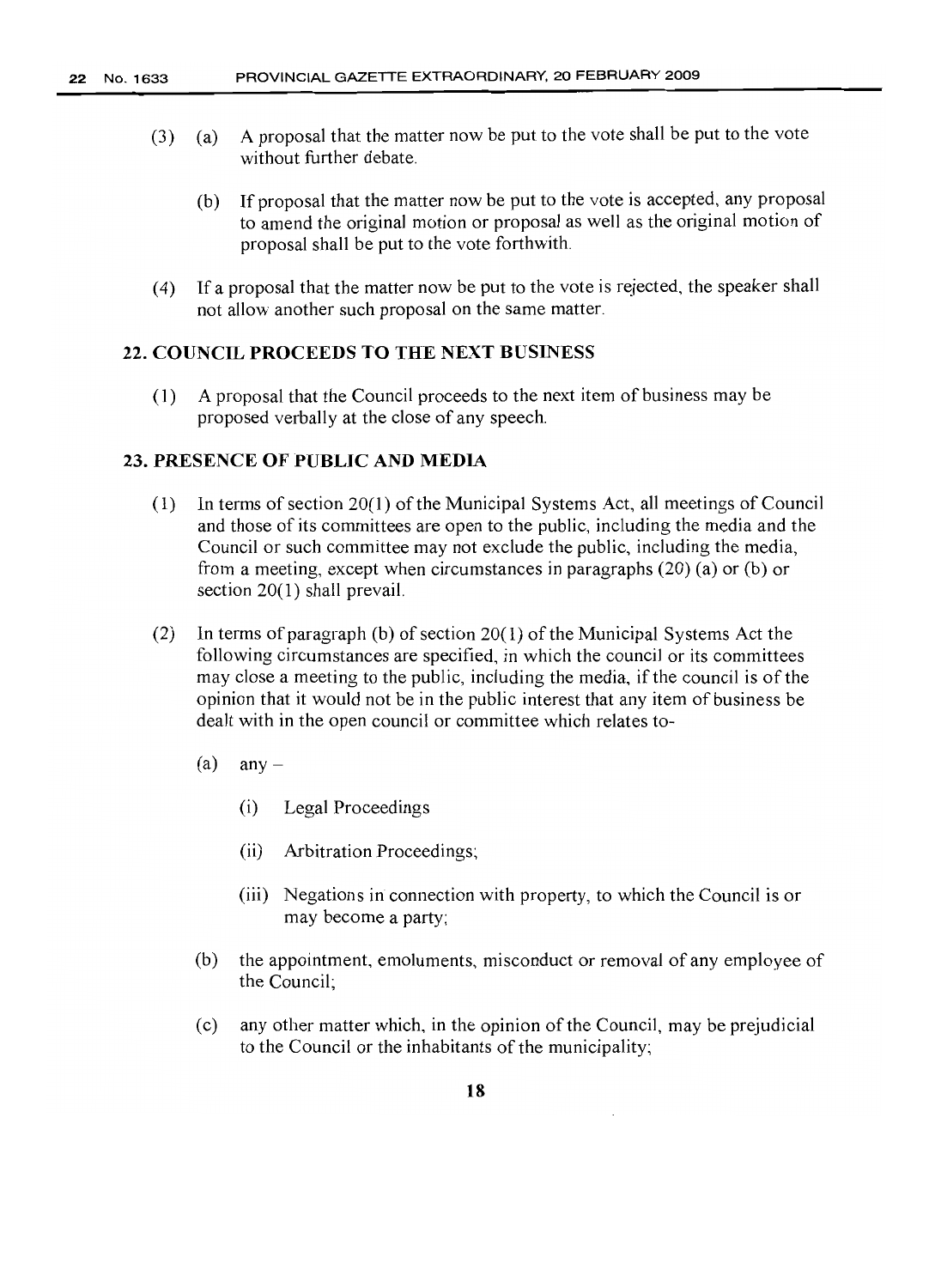#### **24. COUNCIL IN COMMITTEE**

- (1) Notwithstanding anything to the contrary in these Standing Orders, a Councillor may -
	- (a) at any time propose that the Council resolves to go into committee; or
	- (b) if the Council is in committee as contemplated in paragraph  $(a)$ , propose that for the further consideration of the item concerned, the council resolves to go out of committee.
- (2) (a) The proposer, one member opposed to the proposal and the speaker may each speak on a proposal in terms of subsection (1) for a period not exceeding five minutes and shall restrict his or her speech to the reasons why the council should or should not resolve to go into or out of committee, as the case may be, but the seconder shall not speak further than formally seconding the proposal.
	- (b) The speaker may, if in his or her opinion information is disclosed or is about to be disclosed during a speech referred to in paragraph (a) which may be prejudicial to the council or the inhabitants of the region, direct the councillor concerned to discontinue such speech forthwith.
- (3) Notwithstanding the provisions ofsection 16, the speaker may. in the notice of any meeting of section 2 or at the commencement or during the course of any meeting, direct that the council goes into committee for the entire meeting or any part thereof, whereupon it shall be deemed that the council has resolved to go into committee in accordance with such directive.
- (4) If a proposal to go into committee is adopted, all members ofthe public and media, if present, and all officials of the council, except the municipal manager and those persons or officials allowed by the speaker to remain, shall leave the place of the meeting.
- $(5)$  (a) When the Council is in committee, the provisions of these Standing orders. except in so far as they are contrary to this section, shall apply.
	- (b) If the Council resolves to go into or out of committee during the debate on an item of business, the further debate on that item either in or out of committee, shall for all purposes be a continuation of the preceding debate on that item.
- (6) If the Council resolves to go into committee for consideration of an item on the agenda or part ofa meeting, the Council shall tirst consider and finalize all other business on the agenda out of committee, before going into committee.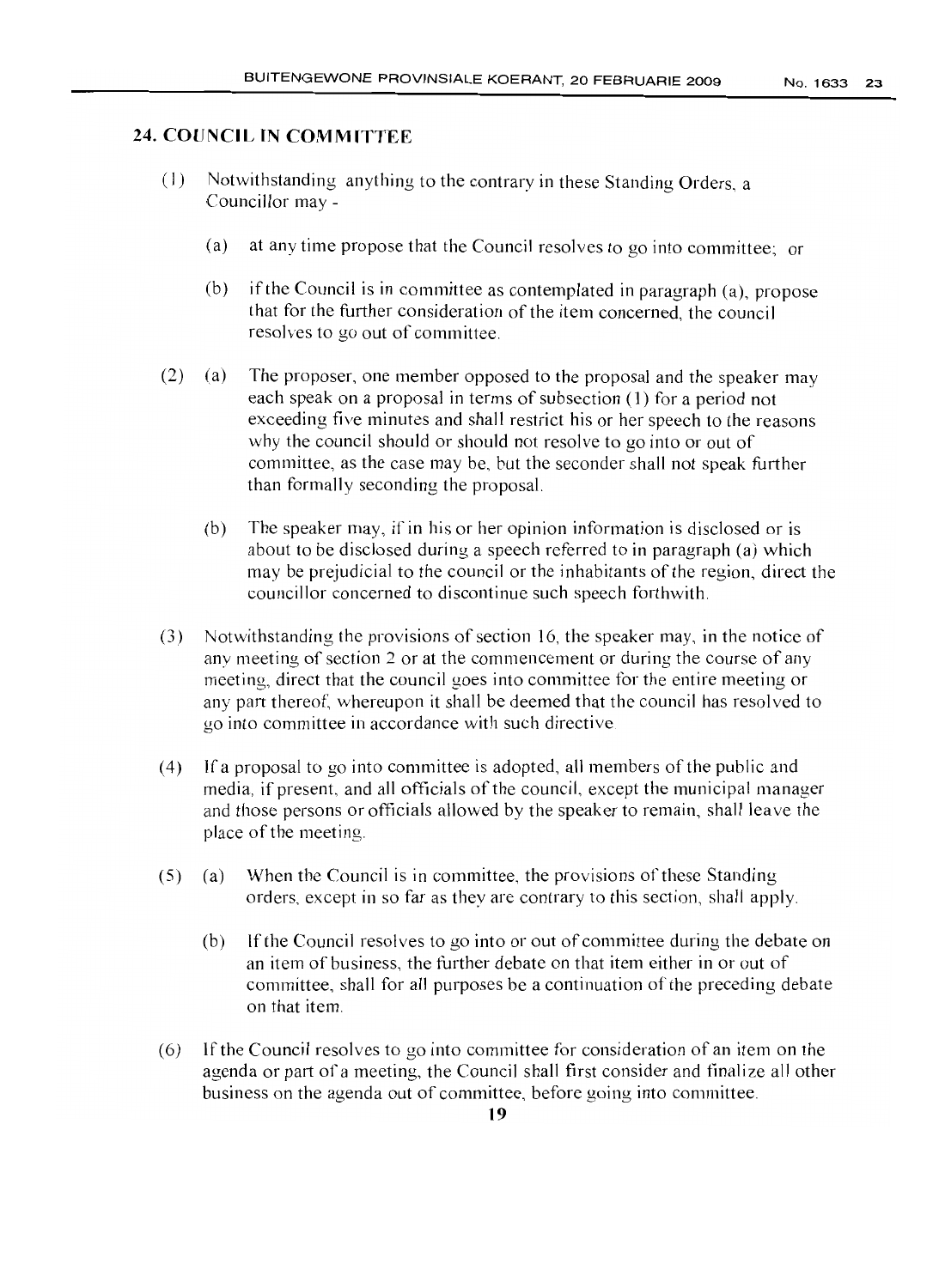(7) A decision of the Council in committee shall be a decision of the Council.

#### 25. SIJSPENSION OF STANDING ORDERS

- (1) A member may, except during the course of a speech, propose that any provisions of sections 8, 10, 11, 16(1), 18 to 22 inclusive and 27 to 29 inclusive, be suspended in respect of one item specified by him or her.
- (2) The proposer, one councillor opposing the proposal and the speaker may each speak on such proposal for not more than five minutes but the seconder shall not speak further than formally seconding the proposal.
- (3) Such proposal shall be put to the vote without further debate.

#### 26. POWERS AND PRECEDENCE OF SPEAKER

- (1) The speaker shall have all powers reasonably required to control the conducting of a meeting and may for such purpose issue directives to any councillor.
- (2) Whenever the speaker speaks or rises during a meeting, any councillor then speaking or intending to speak shall resume his or her seat and all councillors shall be silent so that the speaker may be heard without any interruption.

#### 27. COUNCILLOR TO STAND WHEN SPEAKING

- (1) A councillor speaking at a meeting shall rise and address the chair.
- (2) If a councillor, who is not speaking, rises on a point of order, personal explanation or to submit a proposal and such councillor is addressed by the speaker, the councillor then speaking shall resume his or her seat until the speaker has given a ruling.

#### 28. LENGTH OF SPEECHES

- (1) Subject to the provisions of sections 18 to 25 inclusive, a councillor may not:
	- Provided that this subsection shall not apply to the speaker of the Council:
	- Provided further that the executive mayor or the chairperson of a committee or person acting on his or her behalf may, when replying to a debate as contemplated in section 13(5) speak for no more than 30 minutes.
- (2) The provisions in this section shall not be applicable to the councillor introducing the estimates of income and expenditure of the council or when he or she replies to the debate thereon.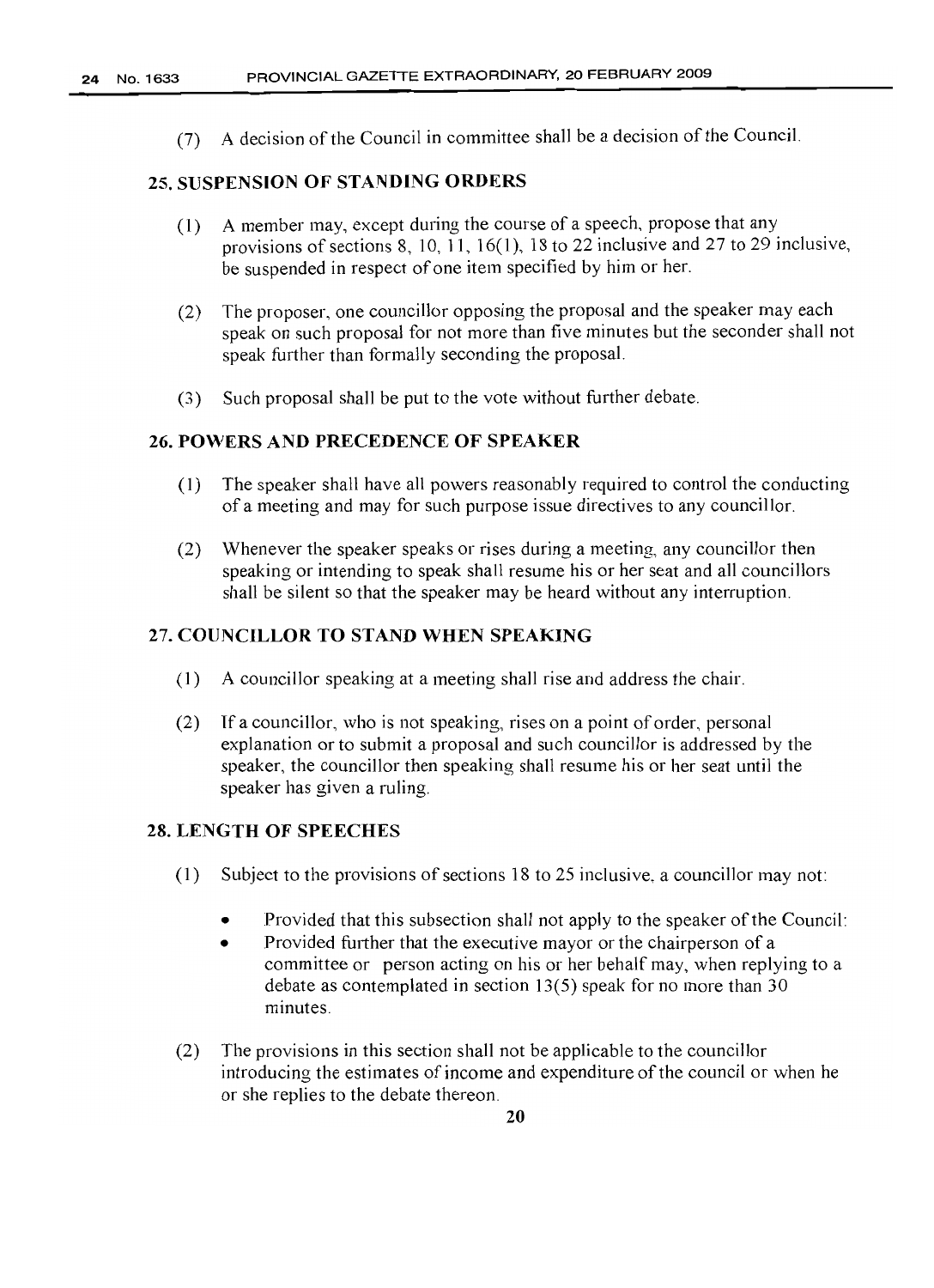#### 29. COUNCILLOR MAY SPEAK ONCE ONLY

- (1) Subject to any provision to the contrary in these Standing orders, a councillor may not address the council more than once on any motion or proposal.
- (2) (a) Subject to any provision to the contrary in these Standing Orders, the mover of a motion or the proposer of the proposal or councillor contemplated in section 13(5). may speak on the motion or proposal and reply to the debate but in replying he shall strictly confine himself or herself to answering the previous speakers and shall not introduce any new matter into the debate.
	- (b) Such reply shall conclude the debate.

#### 30. RELEVANCE

A councillor who speaks shall confine his or her speech strictly to the motion or proposal under discussion or an explanation or a point of order and no discussion shall be allowed.

- (a) that shall anticipate any matter on the agenda: or
- (b) on any matter in respect of which a decision by judicial or quasi-judicial body or commission of inquiry is pending.

#### 31. POINTS OF OROER

- (I) Any councillor, whether he or she has spoken on the matter under discussion or not, may rise  $-$ 
	- (a) on a point of order, with a view to drawing attention to any departure from these Standing Orders or any law:
	- (b) in personal explanation, in order to explain some essential part of his or her former speech which may have been misunderstood,

and a councillor so rising shall be entitled to be heard forthwith, unless the speaker rules the point of order or explanation not permissible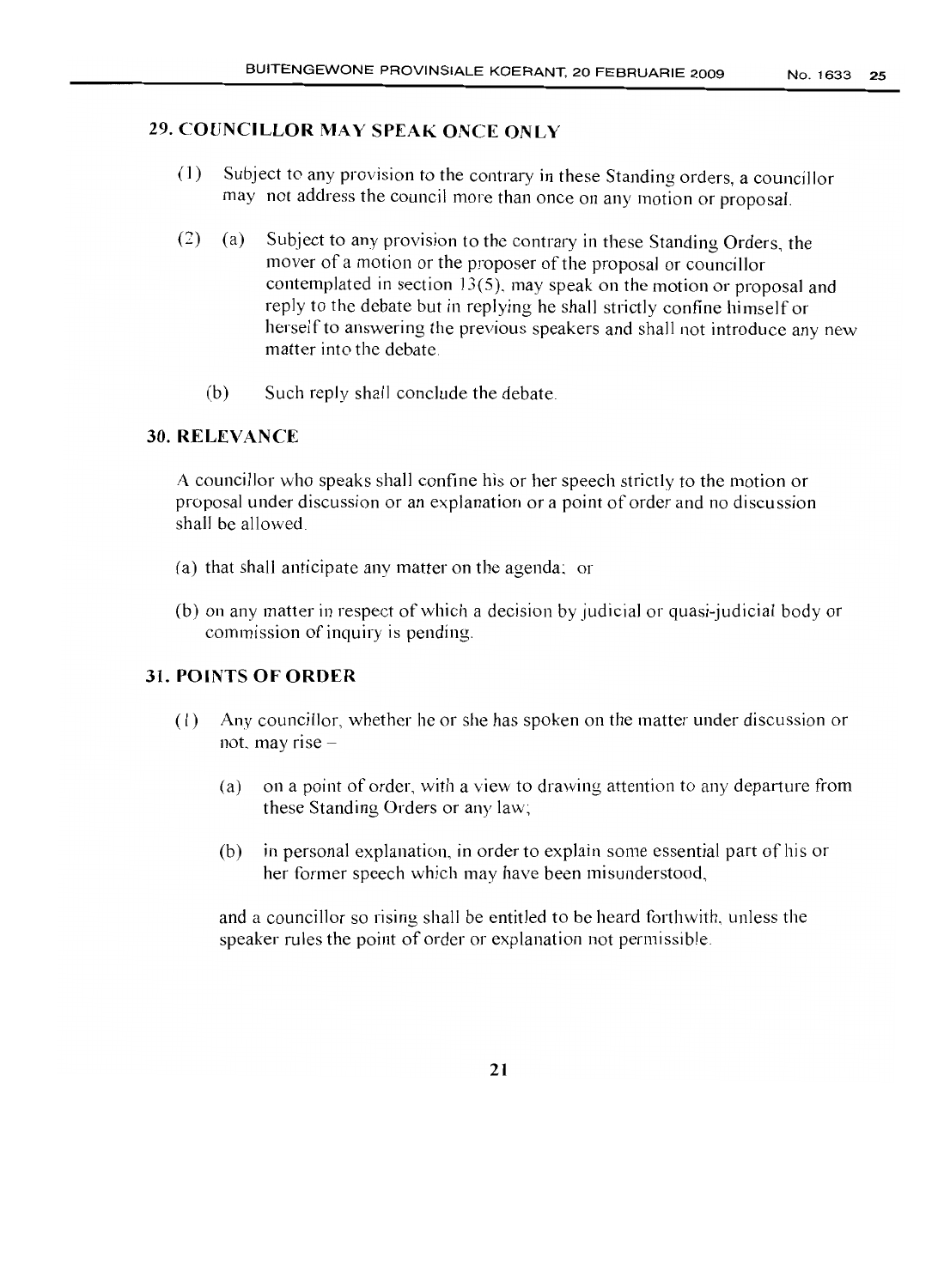#### 32. UNPOSED BUSINESS

- (1) When a meeting has been in progress for not less than two hours the speaker may deem it unopposed business.
- (2) After the disposal of such business the proceedings shall be resumed at the point of interruption.

#### 33. MODE OF VOTING

- (1) Whenever a vote is taken, every motion or proposal shall be submitted to the Council by the speaker who shall call upon the councillors to indicate by a show of hands whether they are for or against it, and he or she shall thereupon declare the result of voting.
- (2) After the speaker has declared the result of the voting in terms of subsection  $(1)$ a councillor may demand -
	- (a) that his or her vote be recorded against the decision; or
	- (b) a division, by rising and putting such demand to the speaker.
- (3) When a division in terms of subsection  $(2)(b)$  is demanded, the speaker shall accede thereto, and a bell shall be rung for at least one minute, whereupon all entrances to the chamber shall be closed, and no member shall thereafter leave or enter the council chamber until after the result ofthe division has been declared.
- (4) After expiry of the period specified in subsection  $(3)$ , the motion or proposal shall again be put to the vote by the speaker in the manner provided for in subsection  $(5)$  and thereafter he or she shall declare the result of the division.
- (5) A division shall take place in the manner prescribed in subsection (1) and the vote of each councillor shall be taken separately by name and recorded in the minutes by the municipal manager or Senior Manager of Institutional Development and Transformation.
- (6) When a division takes place in accordance with the preceding provisions, every councillor present, including the speaker, shall be obliged to record his or her vote for or against the motion or proposal.
- (7) A councillor demanding a division shall not leave the council chamber before such division has been taken.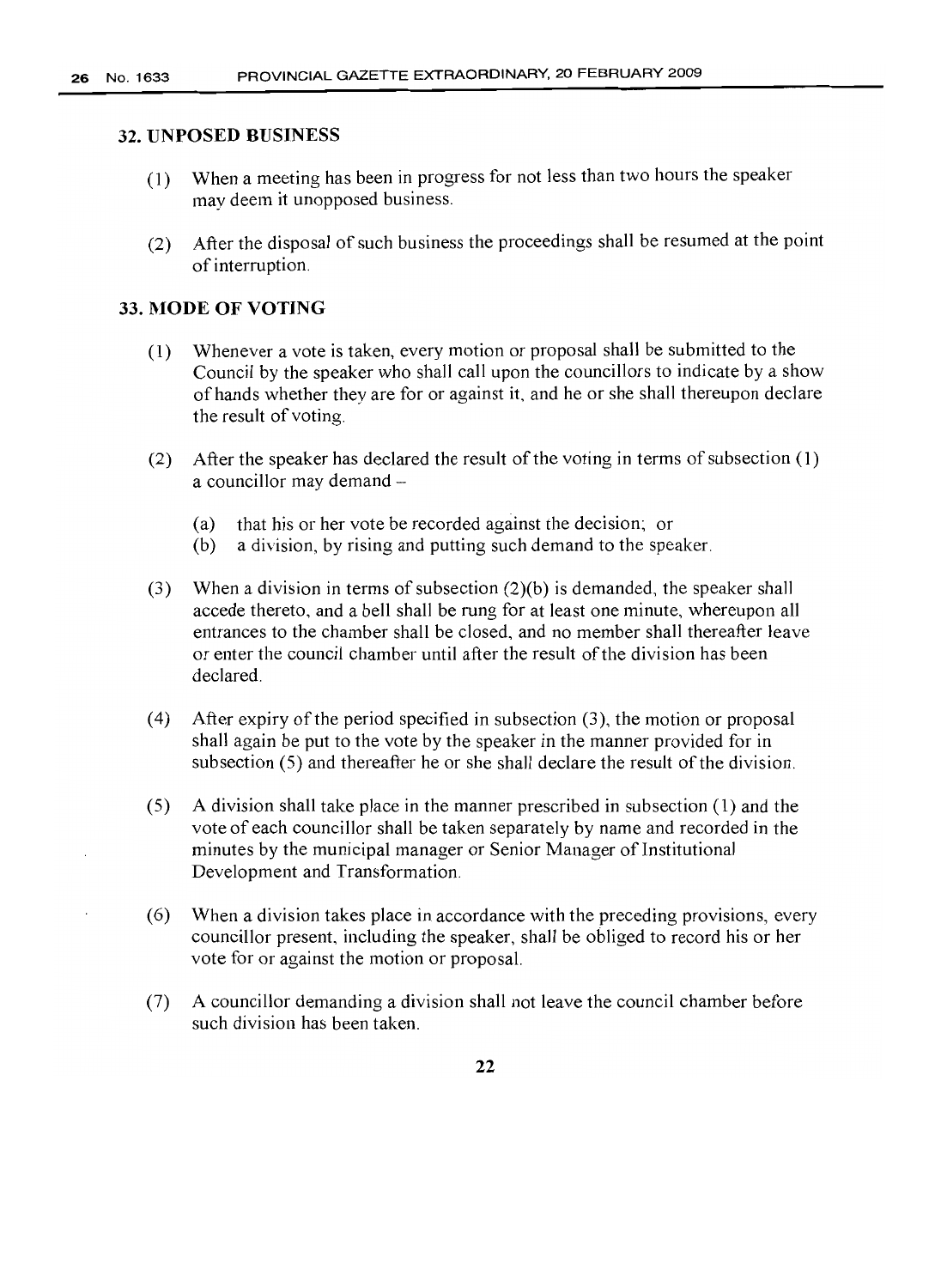(8) Should there be an equality of votes in respect of a proposal, and the speaker refuses to record his or her casting vote as contemplated in terms of section  $30(4)$  of the Municipal Structures Act, the matter shall be referred back to the executive mayor for consideration and recommendation to Council.

#### **34. MAINTENANCE OF ORDER AT MEETINGS**

- (I) Any person, other than a councillor, who misbehaves himself or herself, behaves in an improper manner or interrupts the proceedings at any meeting shall, if the speaker so directs, leave the place where the meeting is held. failing which the speaker may direct that he or she be removed.
- (2) (a) If a councillor misbehaves himself or herself, behaves in an improper manner or hinders the business of any meeting or challenges any ruling of the speaker or declines to withdraw any expression when required to do so by the speaker, or indulges in tedious repetition or unbecoming language, or commits any breach of these Standing Orders, the speaker shall direct such member to conduct himself or herself properly and if speaking, to discontinue his speech and resume his or her seat.
	- $(b)$  In the event of a persistent disregard of the directives of the speaker, the speaker shall direct such councillor to retire from the place where the meeting is held for the remainder of the meeting, failing which the speaker may direct that he or she be removed.

#### 35. **INTEPRETATION OF STANDING ORDERS**

- $(1)$  Any councillor may request that the ruling of the speaker as to the interpretation of the Standing Orders be recorded as the minutes.
- (2) A councillor who has made a request in terms of subsection (I) may orally during that meeting or within five days thereof in writing require the Municipal Manager to submit the matter to the Executive Mayor, in which event the Executive Mayor shall consider the ruling and report thereon to the council
- (3) The Council may, on the recommendation ofthe Executive Mayor, direct that the ruling of the speaker be amended or substituted.
- (4) If the ruling of the Speaker is amended or substituted in terms of subsection  $(4)$ , the Executive Mayor shall make a recommendation to the council on that matter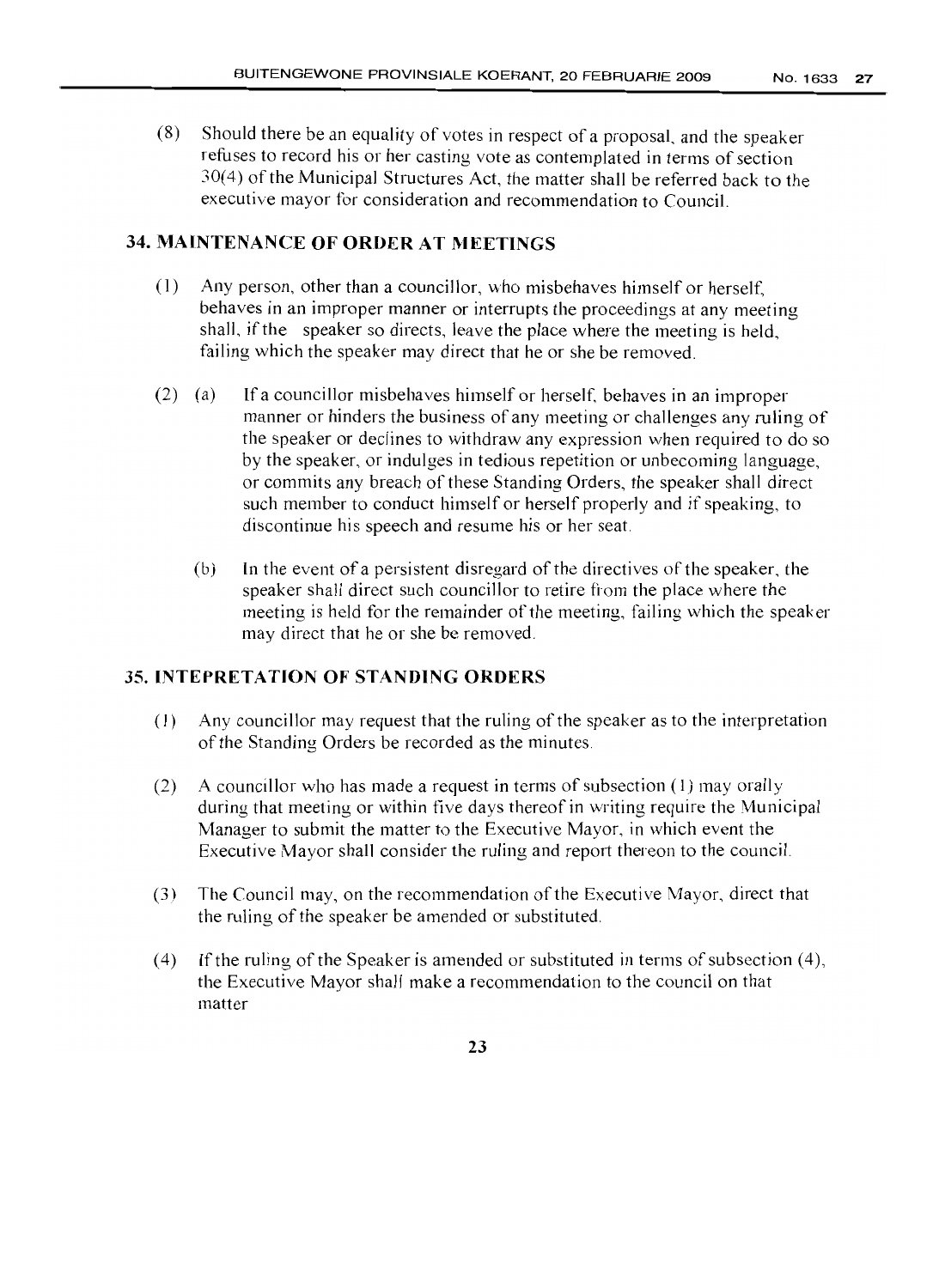#### PART Ill: MAYORAL COMMITTEE

#### 36. ARRANGEMENTS, BUSINESS AND PROCEEDINGS

As the appointment of the Mayoral Committee vests with the executive mayor in terms of section 60 of the Municipal Structures Act, the Executive Mayor shall prescribe the rules and orders for the internal arrangements, business and proceedings of the Mayoral Committee.

#### PART IV: COMMITTEES ESTABLISHED IN TERMS OF SECTIONS 79 AND 80 OF THE MUNICIPAL STRUCTURES ACT

#### 37. MEETINGS

- (1) A committee shall meet as often as is necessary and shall determine the dates of meetings.
- (2) The chairperson of a committee may, and shall at the request of at least two members of such committee, call a special meeting of such committee.
- (3) Section 23 is *mutatis mutandis* applicable to the meetings of committees regarding the presence of the public, including the media.
- (4) A majority of all the members of a committee shall constitute a quorum.
- (5) Whenever a vote is taken, voting at a committee meeting shall take place by a show of hands by members present at the meeting shall constitute a decision of the committee.
- $(6)$  The chairperson of the committee shall not have a casting vote.
- (7) Ifthere is an equality of votes the matter under consideration must be referred to the Executive Mayor for a decision or recommendation to council if such matter is not delegated to the Executive Mayor by the council.
- (8) A member of a committee may require that his or her vote against a decision of the committee, be recorded.

#### 38. SPECIAL MEETINGS

The Chairperson of a committee may convene a Special Meeting of the committee at his or her discretion if circumstances necessitate such a meeting, and shall convene a special meeting of the committee if a majority of the members of such committee requests so in writing indicating the itern/s to be discussed urgently.